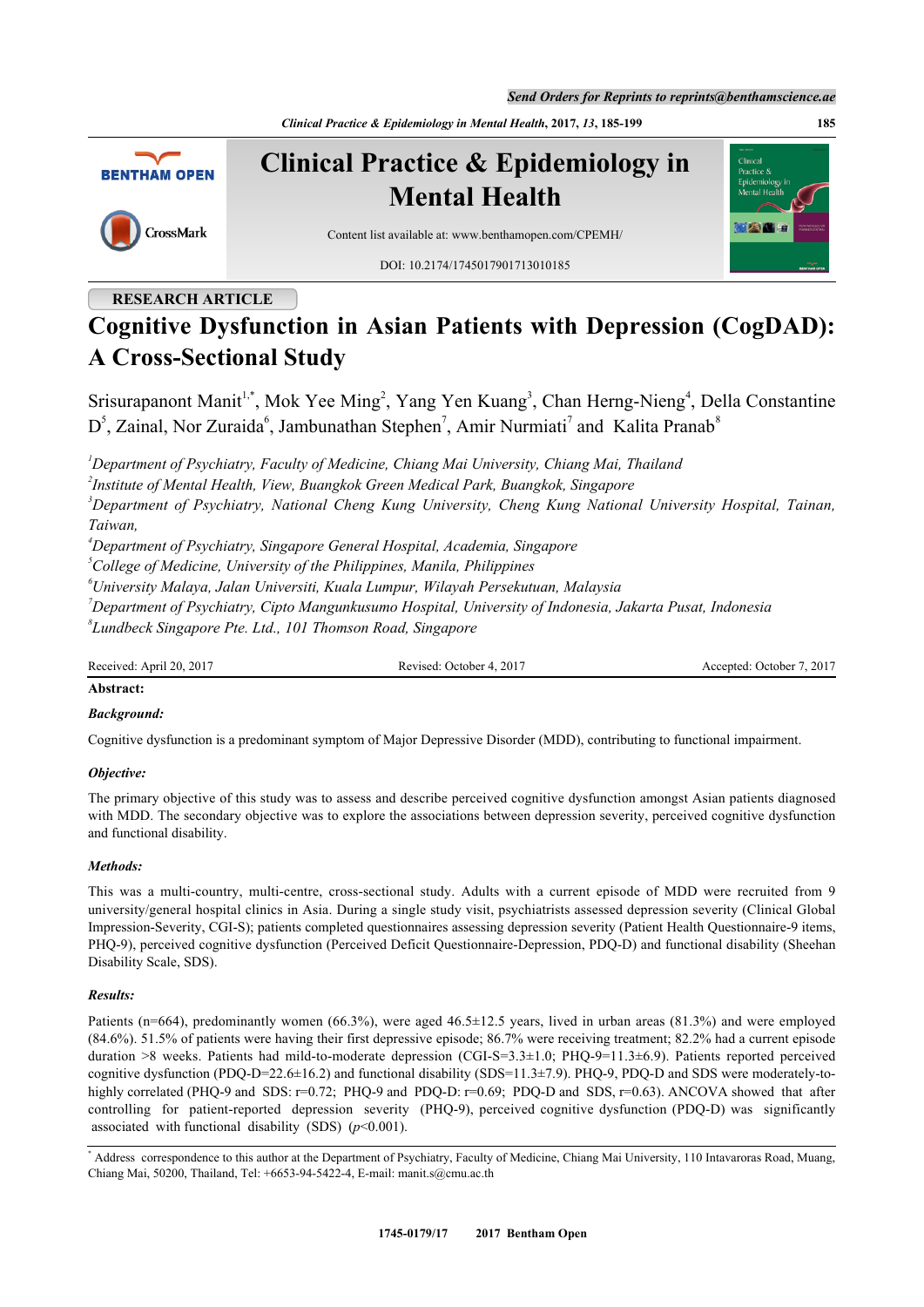#### *Conclusions:*

Asian patients with MDD reported perceived cognitive dysfunction. There is a need for physicians to evaluate cognitive dysfunction in the clinical setting in order to reach treatment goals, including functional recovery beyond remission of mood symptoms.

**Keywords:** Asia, Depression, Cognition, Functioning, Perceived cognitive dysfunction, Symptom.

#### **1. INTRODUCTION**

Cognitive dysfunction is increasingly recognised as one of the core features of Major Depressive Disorder (MDD) [\[1](#page-12-0)], which has an impact on patients' social and occupational functioning, as well as quality of life [[2\]](#page-12-1). Cognitive symptoms in MDD include impairments in reasoning, problem solving skills, memory, social cognitive performance, and motor speed or attention [[3\]](#page-12-2). In the Diagnostic and Statistical Manual of Mental Disorders,  $5<sup>th</sup>$  edition, cognitive symptoms in MDD are described as "indecisiveness" or the "diminished ability to concentrate" [[4\]](#page-12-3).

Treatment goals in MDD have evolved from the clinical remission of mood symptoms, to the recovery of premorbid social and occupational functioning [[5\]](#page-12-4). For patients, returning to usual levels of functioning at work, home, or school are important criteria for remission [[6\]](#page-12-5). Functional recovery may however be impeded by symptoms that persist despite improvement in affective symptoms [[7\]](#page-12-6). Cognitive dysfunction in particular has been identified as one such symptom [\[2](#page-12-1)]. Specific patterns of aberrant cognitive processing, including difficulties with disengaging from negative material and deficits in cognitive control when processing negative material, have been posited to hinder recovery from depressive episodes thus resulting in a sustained negative affect [[8\]](#page-12-7).

Studies in the West, albeit heterogeneous in study design and assessments, have reported the presence of cognitive dysfunction in MDD, and suggest a link between depression severity, cognitive dysfunction and functional disability [\[9](#page-12-8) - [12\]](#page-13-0). Various neurocognitive tests are available and have been employed in these studies [[1\]](#page-12-0). In the clinical setting, however, the assessment of cognitive dysfunction from the patient perspective becomes particularly important, as cognitive impairments appear to be present early in the course of illness [[1\]](#page-12-0) and may first be detected by patients [[13\]](#page-13-1). Due to the progressive nature of cognitive deterioration in MDD [\[14](#page-13-2)], it may take years before cognitive dysfunction is diagnosed using objective neurocognitive tests [\[13](#page-13-1)]. Hence, assessments of subjective cognitive dysfunction may be used as an early screener of potential cognitive dysfunction, thus allowing clinicians to tailor their treatment strategies based on the patient's clinical profile.

Previous studies have been conducted in Asian MDD populations that assessed cognitive dysfunction; these included the Study on Aspects of Asian Depression (SAAD) and the Epidemiological Research on Functioning Outcomes Related to Major depressive disorder in South Korea (PERFORM-K) study. The SAAD was conducted in 6 countries in Asia (China, Korea, Malaysia, Singapore, Taiwan and Thailand) and assessed subjective memory and cognitive deficits using only two items of the Symptom Checklist-90-Revised tool (items 9 and 55 about the respondent's "trouble remembering things" and "trouble concentrating" during the week prior to assessment, respectively) [\[13](#page-13-1)]. The PERFORM-K study used a more comprehensive tool that assessed planning/organization, in addition to memory and concentration; however, this study was confined to patients in South Korea [[15\]](#page-13-3). There are thus a limited number of studies that have been conducted in Asian population that comprehensively explored, either objectively or subjectively, the cognitive aspect of MDD in the local context.

The primary objective of this study was to assess and describe perceived cognitive dysfunction amongst Asian patients diagnosed with MDD. The secondary objective was to explore the associations between depression severity, perceived cognitive dysfunction and functional disability.

#### **2. METHODS**

This was a multi-country, multi-centre, cross-sectional study investigating perceived cognitive dysfunction in Asian patients with depression. Patients were recruited from 9 inpatient and outpatient psychiatry clinics from university or general hospitals in 6 Asian countries (Indonesia, Malaysia, Philippines, Singapore, Taiwan and Thailand) between 14 October 2014 and 8 May 2015. The study was approved by the institutional review board or the ethics committee of each site. Study patients gave written informed consent prior to their participation.

#### **2.1. Patients**

Patients who were between 21 and 65 years old, and assessed by psychiatrists to be clinically diagnosed with an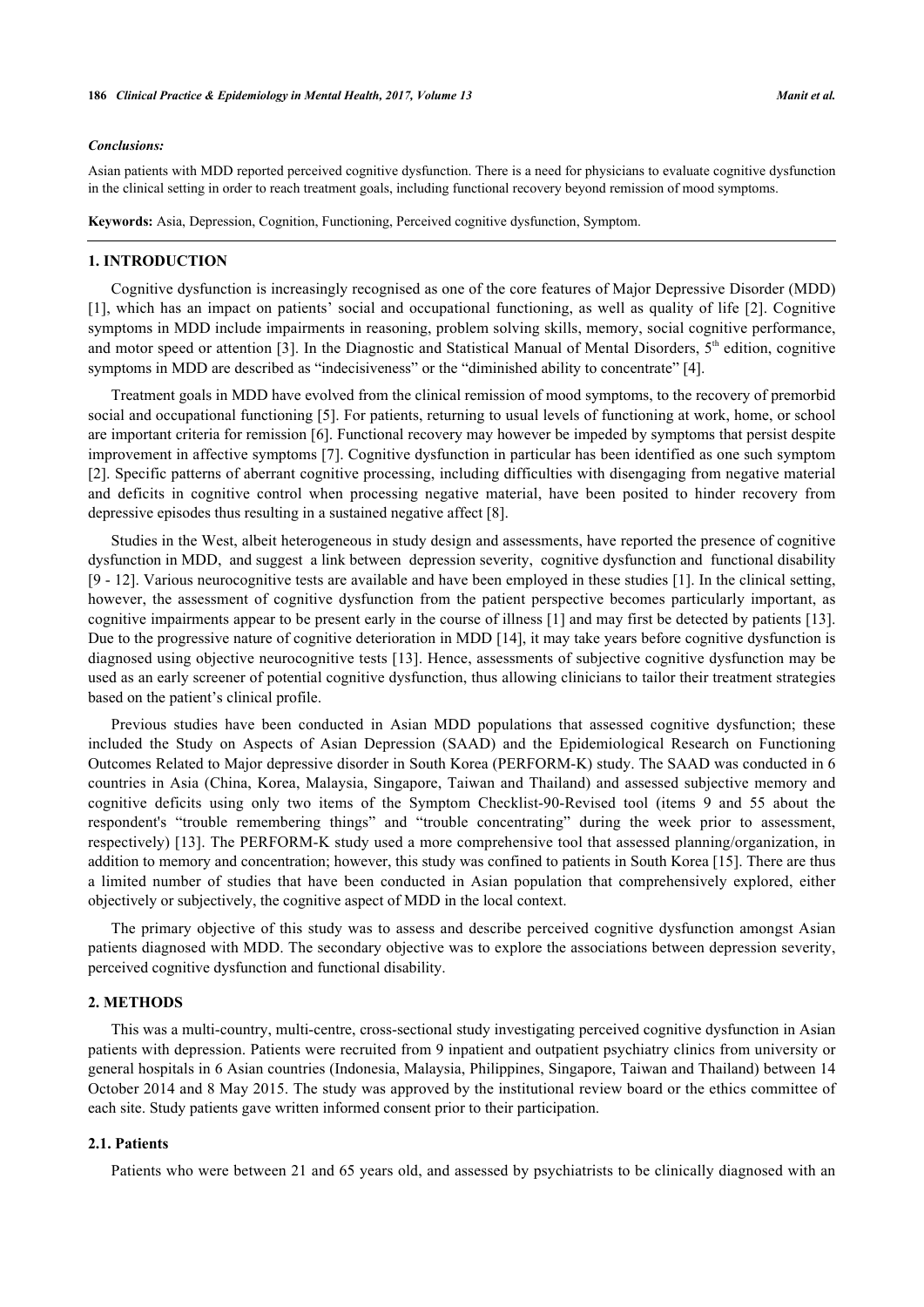active episode of MDD during the study visit were included in the study. Patients were excluded if they: had a concurrent diagnosis or past medical history of schizophrenia or other psychotic disorder, bipolar disorder, dementia or other neurodegenerative disease, alcohol or substance use dependence, or other psychiatric disorder; were study personnel or immediate family members of study personnel, or subordinates (or immediate family member of a subordinate) to any study personnel; were previously enrolled in the present study; or were unlikely to comply with the protocol in the investigator's opinion.

The assignment of the patients to a therapeutic strategy was not decided in advance by the study protocol and was clearly separated from the decision to include the patients in the study.

#### **2.2. Study Assessments**

Patients were assessed by psychiatrists and completed patient-reported outcome (PRO) questionnaires during a single study visit.

Depression severity was assessed by psychiatrists using the Clinical Global Impression - Severity of Illness scale (CGI-S), a standardised, generic assessment tool to rate the severity of an illness on a 7-point scale (a score of 1 indicates normal health and a score of 7 indicates extreme illness) [[16\]](#page-13-4).

The 9-item Patient Health Questionnaire (PHQ-9) [[17](#page-13-5)] was used by patients to rate the severity of their depression. A total score is calculated, ranging from 0 (absence of depression) to 27 (severe depression). Depression severity categories are: "no depression" (total score ≤4), "mild depression" (5-9), "moderate depression" (10-14), "moderately severe depression" (15-19) and "severe depression" (20-27). The PHQ-9 also includes a question to evaluate how difficult MDD makes working, taking care of things at home, or getting along with other people for patients, which were rated as "not difficult at all" (0), "somewhat difficult" (1), "very difficult" (2) or "extremely difficult" (3).

Patients assessed their cognitive dysfunction using the Perceived Deficits Questionnaire for Depression (PDQ-D) [\[18](#page-13-6) - [20](#page-13-7)]. The PDQ-D consists of 20-items with four domains: attention/concentration, retrospective memory, prospective memory and planning/organization. Each item assesses how often the patient experiences a cognitive symptom in the past 7 days using a scale of 0 to 4: "never"  $(0)$ , "rarely – once or twice"  $(1)$ , "sometimes – 3 to 5 times" (2), "often – about once a day" (3) and "very often – more than once a day" (4). Each domain consists of 5 items (maximum total PDQ-D score for each domain was 20), adding up to a total PDQ-D score of 80 for all of the 4 PDQ-D domains. No score threshold has been defined for severity of perceived cognitive dysfunction; as such, categories were defined as distribution-based quartiles with higher scores indicating worse perceived cognitive dysfunction.

Patients assessed their functional disability using the Sheehan Disability Scale (SDS). The SDS assesses functional disability over the previous 7 days in 3 domains: work/school, social life/leisure activities and family life/home duties [\[21](#page-13-8)]. Patients rate the severity of disability in each domain on a scale of 0 to 10; an SDS domain score ≥4 indicated moderate, marked or extreme functional disability. A total functional disability score was computed ranging from 0 (no functional disability) to 30 (severe functional disability).

Socio-demographic data and medical history, including MDD history and management, were also collected during the study visit. There was no specific safety assessment beyond the routine reporting of adverse events.

#### **2.3. Statistical Analyses**

The population for the analysis was comprised of all eligible patients who received the patient information document, gave their informed consent, met the selection criteria and completed at least one PRO questionnaire.

Patient demographics and study assessments data were summarised using descriptive techniques. Continuous variables were presented as number of observations, mean  $\pm$  standard deviation (SD), unless otherwise stated; categorical and binary variables were presented as counts and percentages. Statistical tests were two-sided at a 5% significance level.

Severity categories of perceived cognitive dysfunction were described as distribution-based quartiles of PDQ-D scores. Descriptive analyses were performed comparing mean PDQ-D scores by domain (attention/concentration, retrospective memory, prospective memory and planning/organization). In addition, mean total PDQ-D scores were compared between patient subgroups defined by age (21-25 years, 26-30 years, 31-35 years, 36-40 years, 41-45 years, 46-50 years, 51-55 years, 56-60 years, 61-65 years) and number of previous depressive episodes (1, 2, 3 or >3 previous depressive episodes). In this study, mean total PDQ-D score  $\geq$ 20 was defined as clinically relevant perceived cognitive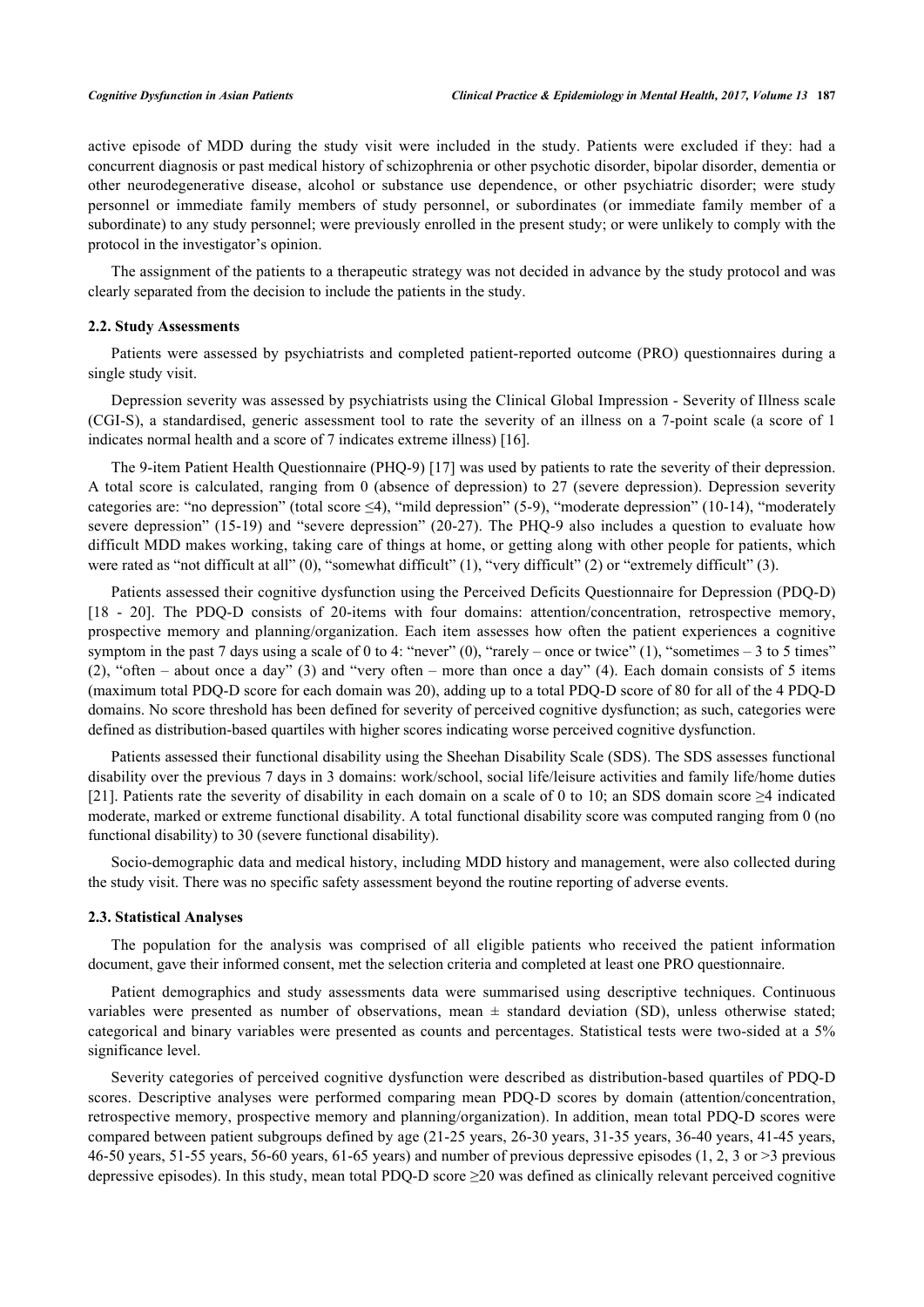dysfunction (patients reported  $\geq 1$  for each of the 20 PDQ-D items).

Depression severity (mean CGI-S and PHQ-9 scores) and functional disability (SDS mean total score) were compared between patient subgroups defined by PDQ-D quartiles. Correlations between physician-assessed depression severity (CGI-S), patient-reported depression severity (PHQ-9), perceived cognitive dysfunction (PDQ-D) and functional disability (SDS) were calculated using Pearson's correlation coefficients. Categories for Pearson's correlation coefficients previously used in literature  $[22]$  $[22]$  and also used in this study were: "very high"  $(0.9-1.0)$ , "high"  $(0.7-0.9)$ , "moderate"  $(0.5-0.7)$ , "low"  $(0.3-0.5)$  or "negligible"  $(0-0.3)$ .

To identify factors associated with functional disability, functional disability (total SDS score) was first compared between patient subgroups using one-way analysis of variance (ANOVA). Patient subgroups were defined by the following variables: country, gender, age, marital status, education, recurrent depressive episode, history of hospitalisation, history of sick leave in the past 12 weeks, depression severity (CGI-S, PHQ-9), at least 1 chronic medical condition, at least 1 functional syndrome, at least 1 anxiety disorder, at least 1 concomitant mental disorder, anti-depressant treatment (initiated, switched or maintained), severity of perceived cognitive dysfunction as assessed by total PDQ-D score and scores for each PDQ-D domain. Factors associated with functional disability (total SDS score) in the ANOVA (at the 0.05 threshold) were then evaluated using analyses of co-variance (ANCOVA).

A total of three ANCOVA models were built to explore the associations with functional disability. ANCOVA model 1 was built using factors significantly associated  $(p<0.05)$  with functional disability (total SDS score) in the ANOVA. ANCOVA model 2 was then built without both PDQ-D and CGI-S. Finally, ANCOVA model 3 was built with PDO-D, but without CGI-S. PHO-9 was an adjustment co-variate in all 3 ANCOVA models.

For all outcomes presented herein, missing data were not replaced in the analyses. Analyses were performed using the SAS ® statistical software (SAS Institute, Cary, NC, USA), Version 9.2.

## **3. RESULTS**

<span id="page-3-0"></span>A total of 671 patients were enrolled in the study, of whom 7 were excluded from the analysable population (Fig. **[1](#page-3-0)**). The most common reason for exclusion was age (patient was above 65 years old or below 21 years old).



**Fig. (1).** Patient flowchart.

#### **3.1. Patient Demographics**

Patient demographics are presented in Table (**1**). The majority of patients (96.1%) were recruited from outpatient psychiatry clinics. Patients had a mean age of  $46.5 \pm 12.5$  years, with 68.7% in the age group between 41 to 65 years. The majority of patients were women (66.3%), married or living as a couple (58.9%), living in urban areas (81.3%), and were working (including paid work, non-paid work such as charity work or volunteer work, or were self-employed),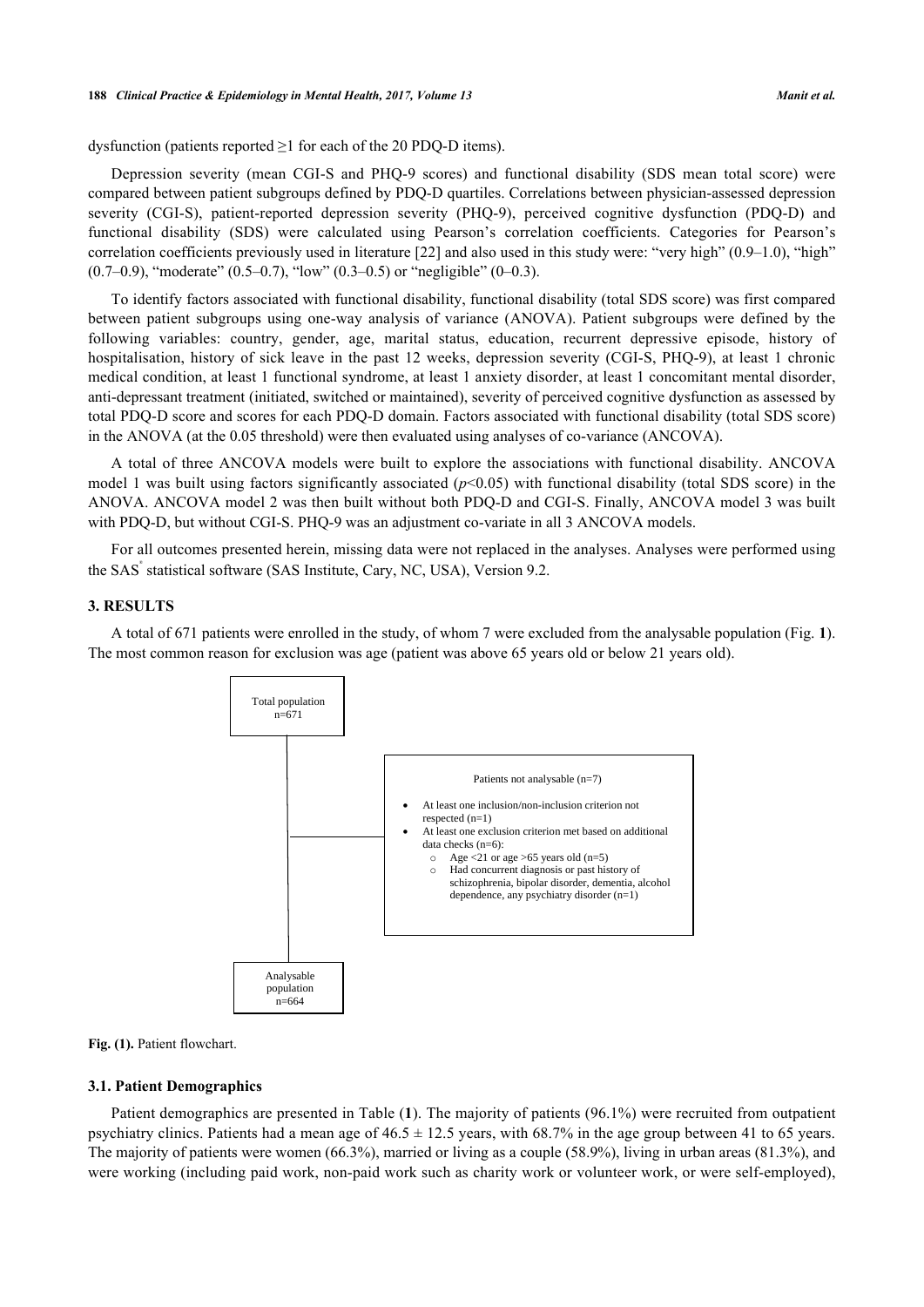students or homemakers (84.6%). On average, patients had  $12.8 \pm 4.7$  years of school, college or university education.

|  | Table 1. Patient demographics and medical history. |  |
|--|----------------------------------------------------|--|
|--|----------------------------------------------------|--|

|                                                                                    | $\boldsymbol{n}$ | <b>Total</b>    |
|------------------------------------------------------------------------------------|------------------|-----------------|
| Age, Mean $\pm$ S.D.                                                               | 664              | $46.5 \pm 12.5$ |
| Gender, n (%)                                                                      | 664              |                 |
| Male                                                                               |                  | 224 (33.7%)     |
| Female                                                                             |                  | 440 (66.3%)     |
| Country, n (%)                                                                     | 664              |                 |
| Indonesia                                                                          |                  | $21(3.2\%)$     |
| Malaysia                                                                           |                  | 211 (31.8%)     |
| <b>Philippines</b>                                                                 |                  | $2(0.3\%)$      |
| Singapore                                                                          |                  | $36(5.4\%)$     |
| <b>Taiwan</b>                                                                      |                  | 226 (34.0%)     |
| <b>Thailand</b>                                                                    |                  | 168 (25.3%)     |
| Clinic Setting, n (%)                                                              | 664              |                 |
| Outpatient                                                                         |                  | 638 (96.1%)     |
| Inpatient                                                                          |                  | $26(3.9\%)$     |
| Marital Status, n (%)                                                              | 664              |                 |
| <b>Single</b>                                                                      |                  | 171 (25.8%)     |
| Married or living as a couple                                                      |                  | 391 (58.9%)     |
| Divorced/separated                                                                 |                  | 75 (11.3%)      |
| Widowed                                                                            |                  | $27(4.1\%)$     |
| Living Area, n (%)                                                                 | 664              |                 |
| City                                                                               |                  | 540 (81.3%)     |
| <b>Small town</b>                                                                  |                  | $103(15.5\%)$   |
| Rural                                                                              |                  | $21(3.2\%)$     |
| Total Number of School, College or University Education, Mean ± S.D.               | 664              | $12.8 \pm 4.7$  |
| Main work status, n (%)                                                            | 664              |                 |
| Working <sup>a</sup> , students or homemakers                                      |                  | 562 (84.6%)     |
| Non-working                                                                        |                  | 58 (8.7%)       |
| <b>Retired</b>                                                                     |                  | $37(5.6\%)$     |
| Other                                                                              |                  | $7(1.1\%)$      |
| <b>MDD History</b>                                                                 |                  |                 |
| Time since beginning of depressive episode, n (%)                                  | 664              |                 |
| <1 week                                                                            |                  | $20(3.0\%)$     |
| 1-2 weeks                                                                          |                  | 18(2.7%)        |
| 2-4 weeks                                                                          |                  | 42 (6.3%)       |
| 4-8 weeks                                                                          |                  | 38 (5.7%)       |
| >8 weeks                                                                           |                  | 546 (82.2%)     |
| Current episode is patient's first depressive episode, n (%)                       | 664              | 342 (51.5%)     |
| Number of previous depressive episodes, n (%)                                      | $322^b$          |                 |
| 1 depressive episode                                                               |                  | 113 (35.1%)     |
| 2 depressive episodes                                                              |                  | 94 (29.2%)      |
| 3 depressive episodes                                                              |                  | 58 (18.0%)      |
| >3 depressive episodes                                                             |                  | 57 (17.7%)      |
| Last depressive episode occurred within the last 12 months, $n$ $(\%)$             | $322^b$          | 95 (29.5%)      |
| Last episode was treatment with an antidepressant, $n$ (%)                         | $322^b$          | 294 (91.3%)     |
| Patient achieved clinical remission after last episode, n (%)                      | $322^b$          | 264 (82.0%)     |
| <b>MDD</b> Treatment                                                               |                  |                 |
| Current depressive episode being treated before this visit <sup>e</sup>            | 664              | 576 (86.7%)     |
| Number of treatments for current depressive episode before this visit <sup>d</sup> | 576              |                 |
| On 1 treatment only                                                                |                  | 451 (78.3%)     |
| On 2 treatments                                                                    |                  | 114 (19.8%)     |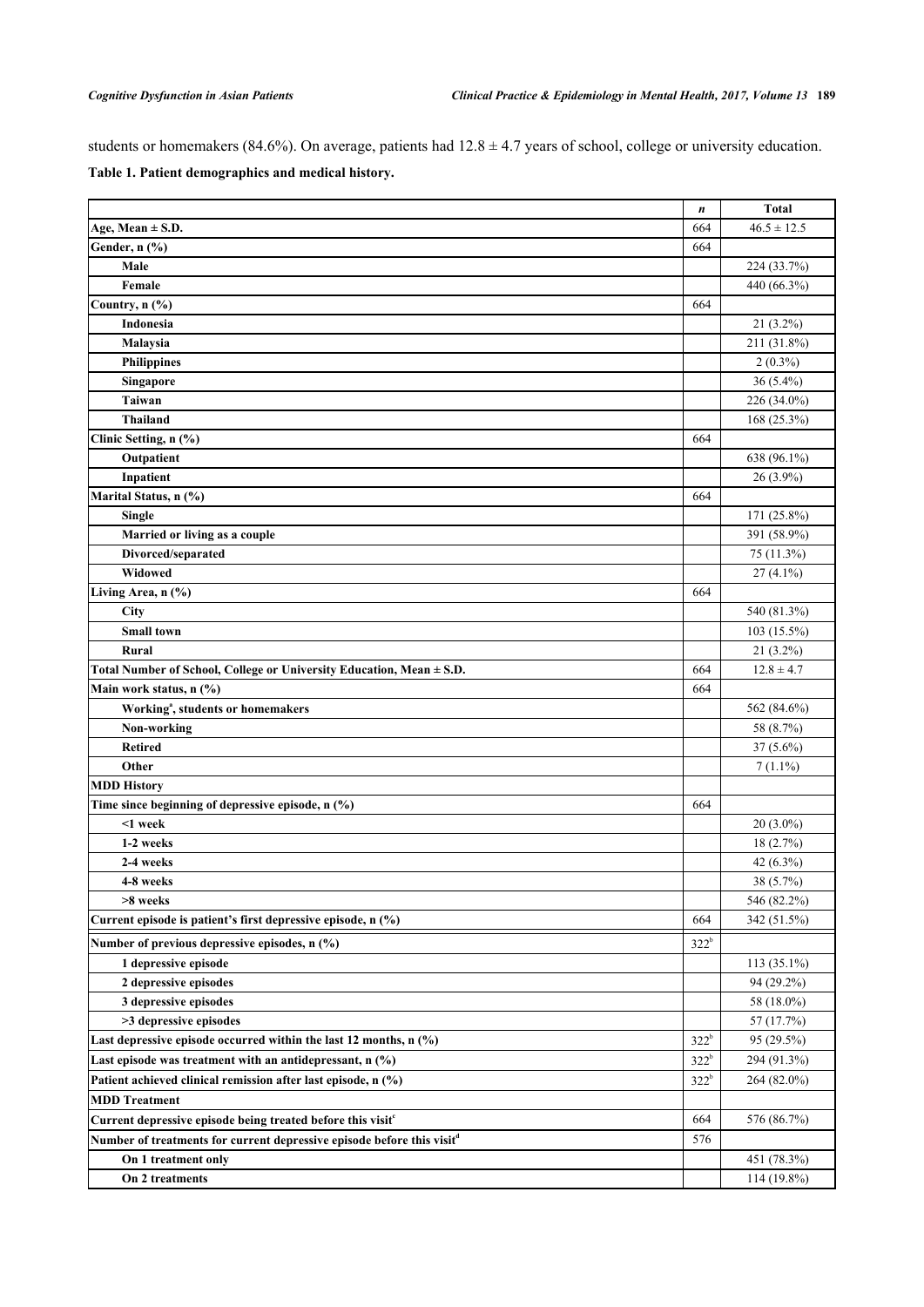*(Table 1) contd.....*

|                                                                                                                              | n            | <b>Total</b> |
|------------------------------------------------------------------------------------------------------------------------------|--------------|--------------|
| On 3 treatments                                                                                                              |              | $11(1.9\%)$  |
| Patients were initiated, switched or maintained treatment, n (%)<br><b>Initiated</b><br><b>Switched</b><br><b>Maintained</b> |              |              |
|                                                                                                                              |              | 88 (13.3%)   |
|                                                                                                                              |              | 79 (11.9%)   |
|                                                                                                                              |              | 497 (74.8%)  |
| <b>Medical History</b>                                                                                                       |              |              |
| Patients with clinically significant symptoms of anxiety in the current episode, $n$ (%)                                     | 664          | 371 (55.9%)  |
| Patients with anxiety disorders                                                                                              | 664          | 141 (21.2%)  |
| Patients with chronic medical condition                                                                                      | 664          | 354 (53.3%)  |
| <b>Patients with functional syndromes</b>                                                                                    | 664          | 324 (48.8%)  |
| Sick leave prescribed related to MDD                                                                                         | $52^{\circ}$ | 49 (94.2%)   |

<sup>a</sup> "Working" patients were patients who had paid work, non-paid work (e.g. charity work or volunteer work), or were self-employed

<sup>b</sup> Patients with a previous depressive episode

<sup>c</sup> This includes patients who discontinued in past 2 weeks prior current study visit

<sup>d</sup> Patients whose current depressive episode was being treated before this visit

e Patients who were prescribed sick leave

The clinical characteristics of the patients are reported in Table (**1**). The study visit was the first depressive episode in 51.5% of patients. In 82.2% of patients, the duration of the current depressive episode was more than 8 weeks since onset. The majority of patients (86.7%) were undergoing one or more pharmacological or non-pharmacological treatments for the current depressive episode prior the study visit; amongst these, 78.3% were undergoing one treatment. Treatments included: selective serotonin reuptake inhibitors (64.9%), serotonin-norepinephrine reuptake inhibitors (13.7%), tricyclic antidepressants (4.7%), and other antidepressants (agomelatine, bupropion, mianserin, mirtazapine, moclobemide, tianeptine, trazodone, other) (31.3%), as well as non-pharmacological treatments (psychotherapy, others) (4.9%). The reason for switch to another treatment during the study visit was primarily due to lack of efficacy of previous treatment (55.7% of switch patients).

More than half of the patients (55.9%) presented with clinically significant symptoms of anxiety and 21.2% of patients had comorbid anxiety disorders. Amongst patients who had a past history of depressive episodes (48.5% of total study population), 70.5% had the last depressive episode more than 12 months prior to the current depressive episode; 91.3% were treated in the last depressive episode, and 82% achieved clinical remission.

#### **3.2. Depression Severity, Perceived Cognitive Dysfunction, Functional Disability**

Psychiatrists assessed patients as having mild to moderate depression: 54.5% had "mild" depression and 31.2% had "moderate"depression (Table 2). The mean total CGI-S score was  $3.3 \pm 1.0$ . Patients rated their own depression severity as "moderate", with a mean total PHQ-9 score of  $11.3 \pm 6.9$ . For 78.9% of patients, MDD made working, taking care of things at home or getting along with people 'somewhat' to 'extremely' difficult. Patients in these categories had a corresponding mean total PDQ-D score  $\geq$ 20, indicating clinically relevant perceived cognitive dysfunction.

Patients reported a mean total PDQ-D score of 22.6 ± 16.2 (Table **[2](#page-6-0)**). There are no specific cut-off PDQ-D score ranges that define perceived cognitive dysfunction severity. In the study, observed PDQ-D score distributions by quartile were:  $0-9$  (1<sup>st</sup> quartile),  $10-19$  ( $2<sup>nd</sup>$  quartile),  $20-31$  ( $3<sup>rd</sup>$  quartile) and  $32-80$  ( $4<sup>th</sup>$  quartile). Half of the patients  $(51.7%)$  had a mean total PDO-D score  $\geq 20$ . Worse perceived cognitive dysfunction was reported in the domains of "Attention/Concentration" (6.21  $\pm$  4.64) and "Planning/Organisation" (6.00  $\pm$  4.93), than for memory ("Retrospective Memory":  $5.39 \pm 4.41$ ; "Prospective Memory":  $4.99 \pm 3.88$ ).

When mean total PDQ-D scores were compared between patient subgroups defined by age (21-25 years, 26-30) years, 31-35 years, 36-40 years, 41-45 years, 46-50 years, 51-55 years, 56-60 years, 61-65 years), worse perceived cognitive dysfunction was seen in patient subgroups between the ages of 21 and 40 (mean total PDQ-D score ranged from  $26.2 \pm 14.7$  to  $32.1 \pm 12.9$ ) than in patient subgroups between the ages of 41 and 60 (mean total PDQ-D score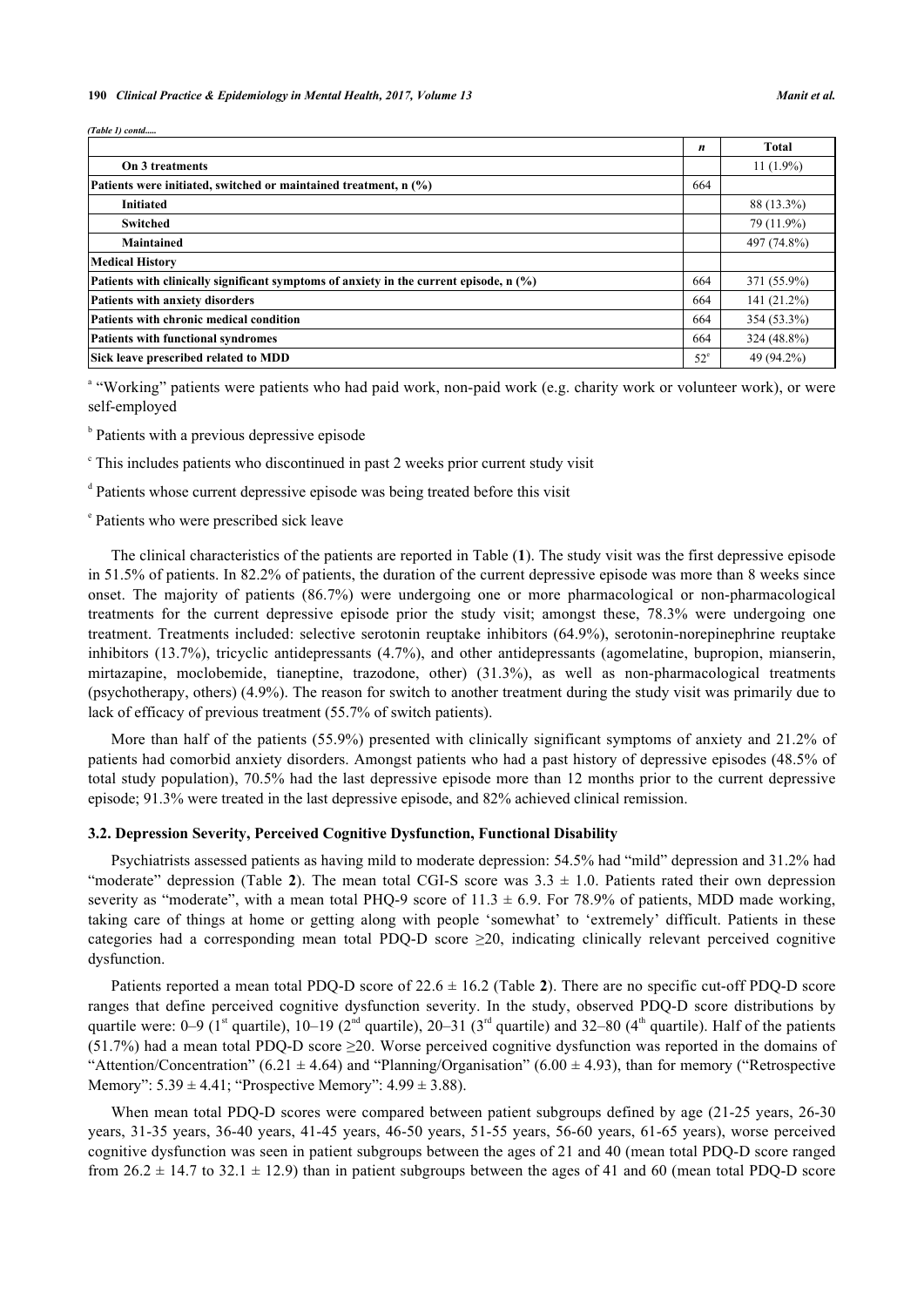ranged from  $15.1 \pm 13.2$  to  $23.4 \pm 16.2$ ). Similarly, worse perceived cognitive dysfunction was reported in patients with 3 or >3 previous depressive episodes (mean total PDO-D score was  $30.3 \pm 15.5$  and  $31.3 \pm 15.7$  respectively), compared to patients with 1 or 2 depression episodes (mean total PDQ-D score was  $18.3 \pm 14.6$  and  $19.4 \pm 16.9$ , respectively).

Patients reported a mean total SDS score of  $11.3 \pm 7.9$  (Table [2](#page-6-0)). Patients also reported a mean of  $1.33 \pm 2.33$  days lost and a mean of 2.39  $\pm$  2.69 unproductive days in the previous 7 days. A mean SDS domain score  $\geq$ 4 (indicating 'moderate', 'marked' or 'extreme' disruption) was reported by 51.9%, 49.7% and 47.3% of the study population in the subdomains of 'work/school', 'social life/leisure activities' and 'family life/home responsibilities', respectively. Patients in these functional disability categories had a corresponding mean total PDQ-D score  $\geq$ 20, indicating clinically relevant perceived cognitive dysfunction.

<span id="page-6-0"></span>

|  |  | Table 2. Depression severity, perceived cognitive dysfunction and functional impairment. |  |  |
|--|--|------------------------------------------------------------------------------------------|--|--|
|  |  |                                                                                          |  |  |

|                                      | $\boldsymbol{n}$ | <b>Values</b>     |
|--------------------------------------|------------------|-------------------|
| <b>CGI-S</b>                         | 664              |                   |
| Total Score (mean $\pm$ SD)          |                  | $3.28 \pm 0.99$   |
| By category:                         |                  |                   |
| Normal (1)                           |                  | 26 (3.9%)         |
| Mild $(2-3)$                         |                  | 362 (54.5%)       |
| Moderate (4)                         |                  | 207 (31.2%)       |
| Severe $(5-7)$                       |                  | 69 (10.4%)        |
| PHQ-9                                | 664              |                   |
| Total Score (mean $\pm$ SD)          |                  | $11.27 \pm 6.92$  |
| By category: <sup>a</sup>            |                  |                   |
| No depression $(0-4)$                |                  | 124 (18.7%)       |
| Mild depression (5-9)                |                  | 179 (27.0%)       |
| Moderate depression (10-14)          |                  | 143 (21.5%)       |
| Moderately severe depression (15-19) |                  | 121 (18.2%)       |
| Severe depression (20-27)            |                  | 97 (14.6%)        |
| PDQ-D                                | 664              |                   |
| Total Score (mean $\pm$ SD)          |                  | $22.59 \pm 16.16$ |
| By category:                         |                  |                   |
| $1st$ quartile (0-9)                 |                  | $4.32 \pm 2.99$   |
| $2nd$ quartile (10-19)               |                  | $14.39 \pm 2.89$  |
| $3rd$ quartile (20-31)               |                  | $25.21 \pm 3.66$  |
| $4th$ quartile (32-80)               |                  | $44.37 \pm 10.58$ |
| By domain:                           |                  |                   |
| Attention/Concentration              |                  | $6.21 \pm 4.64$   |
| Retrospective Memory                 |                  | $5.39 \pm 4.41$   |
| Prospective Memory                   |                  | $4.99 \pm 3.88$   |
| Planning/Organisation                |                  | $6.00 \pm 4.93$   |
| <b>SDS</b>                           | 598 <sup>b</sup> |                   |
| Total Score (mean $\pm$ SD)          |                  | $11.31 \pm 7.94$  |
| By domain:                           |                  |                   |
| Work/School Work                     | $526^\circ$      | $4.21 \pm 3.03$   |
| Social life/Leisure Activities       | 664              | $3.86 \pm 2.93$   |
| Family Life/Home Responsibilities    | 664              | $3.83 \pm 2.95$   |

<sup>a</sup>PHQ-9 categories of severity were defined *a priori*: 0 to 4 ("no depression"), 5 to 9 ("mild depression"), 10 to 14 ("moderate depression"), 15 to 19 ("moderately severe depression"), 20 to 27 ("severe depression").

 $b$ Excluding patients who had not worked/studied in the past week (n=66)

Excluding patients who had not answered ( $n=72$ ) and patients who had not worked/studied in the past week ( $n=66$ )

#### **3.3. Associations Between Perceived Cognitive Dysfunction, Depression Severity and Functional Disability**

Patients with worse depression severity (higher mean CGI-S and PHQ-9 scores) had more severe perceived cognitive dysfunction, and patients with worse perceived cognitive dysfunction reported greater functional disability (Fig. **[2](#page-7-0)**).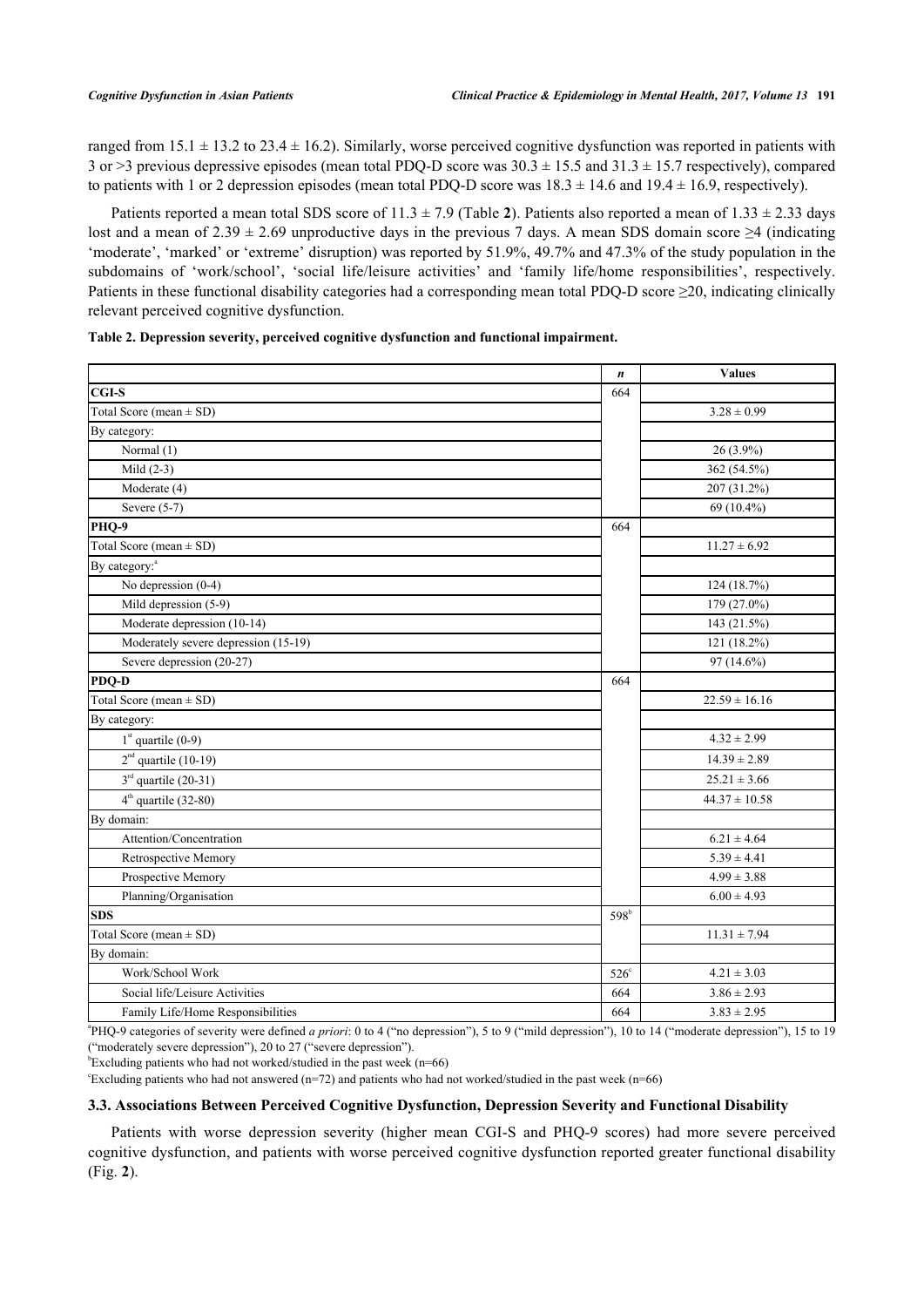These results were confirmed by Pearson's correlation analyses, which showed moderate-to-high correlations between depression severity, perceived cognitive dysfunction and functional disability (PHQ-9 and SDS: r=0.72; PHQ-9 and PDQ-D:  $r=0.69$ ; PDQ-D and SDS,  $r=0.63$ ).

Factors identified by ANOVA to be associated with functional disability ( $p$ <0.05 for association between factor and at least one SDS sub-score or total SDS score) included: country, gender, age, marital status, education, recurrent depressive episode, hospitalisation, history of sick leave in the past 12 weeks, depression severity (CGI-S, PHQ-9), at least 1 chronic medical condition, at least 1 functional syndrome, anti-depressant treatment (initiated, switched or maintained), and severity of perceived cognitive dysfunction as assessed by total PDQ-D score and scores for each PDQ-D domain (Table **[3](#page-7-1)**).

<span id="page-7-0"></span>

■ CGI-S score ■ PHQ-9 score SDS total score\*

## PDQ-D Quartiles

\*Excludes those who 'have not worked/studied in the past week' (n=66)

**Fig. (2).** Mean CGI-S, PHQ-9 and total SDS scores by PDQ-D categories.

<span id="page-7-1"></span>

|  |  |  | Table 3. Summary of ANOVA (p-values) to identify factors associated with functional disability (SDS). |  |
|--|--|--|-------------------------------------------------------------------------------------------------------|--|
|--|--|--|-------------------------------------------------------------------------------------------------------|--|

|                                               | <b>SDS</b> Total | <b>SDS Work</b> | <b>SDS</b> Social | <b>SDS Family</b> |
|-----------------------------------------------|------------------|-----------------|-------------------|-------------------|
| Country                                       | $0.000**$        | $0.000**$       | $0.000**$         | $0.000**$         |
| Gender                                        | 0.079            | 0.133           | $0.039*$          | 0.931             |
| Age                                           | $0.000**$        | $0.000**$       | $0.000**$         | $0.000**$         |
| <b>Marital Status</b>                         | $0.002*$         | $0.002*$        | $0.008*$          | 0.455             |
| <b>Education</b>                              | $0.008*$         | 0.083           | $0.008*$          | 0.140             |
| <b>Recurrent Depressive Episode</b>           | 0.094            | 0.155           | $0.021*$          | $0.028*$          |
| Hospitalisation                               | $0.011*$         | $0.023*$        | $0.016*$          | $0.022*$          |
| <b>Sick Leave</b>                             | $0.000**$        | $0.000**$       | $0.000**$         | $0.000**$         |
| <b>CGI-S Total Score</b>                      | $0.000**$        | $0.000**$       | $0.000**$         | $0.000**$         |
| <b>PHO-9 Total Score</b>                      | $0.000**$        | $0.000**$       | $0.000**$         | $0.000**$         |
| <b>At Least 1 Chronic Medical Condition</b>   | 0.068            | 0.769           | $0.029*$          | 0.574             |
| <b>At Least 1 Functional Syndrome</b>         | $0.000**$        | $0.012*$        | $0.000**$         | $0.000**$         |
| <b>At Least 1 Anxiety Disorder</b>            | 0.992            | 0.996           | 0.696             | 0.965             |
| <b>At Least 1 Concomitant Mental Disorder</b> | 0.389            | 0.500           | 0.712             | 0.242             |
| <b>Antidepressant Treatment</b>               | $0.000**$        | $0.000**$       | $0.000**$         | $0.000**$         |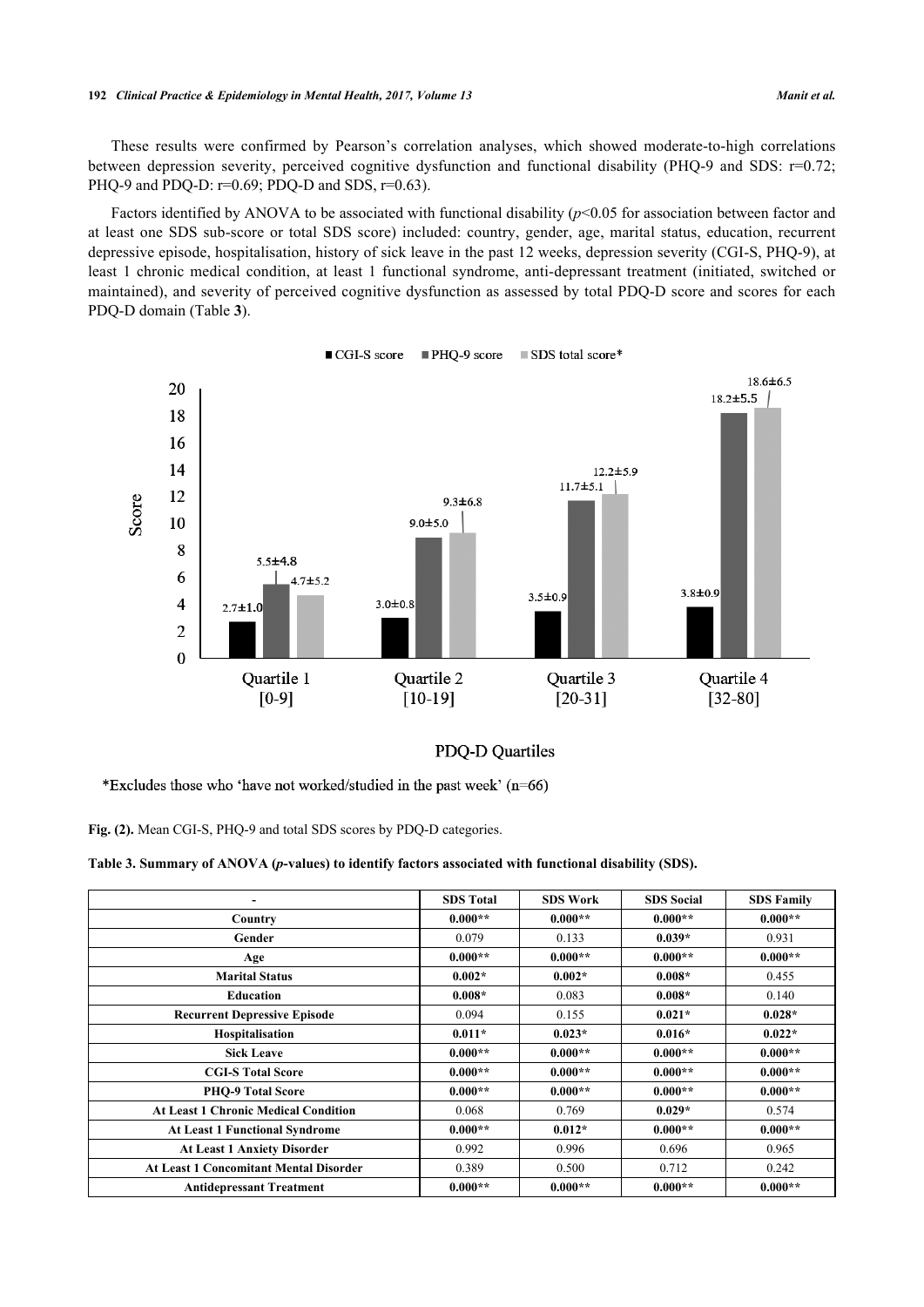| $(Table 3)$ contd           |                  |                 |                   |                   |
|-----------------------------|------------------|-----------------|-------------------|-------------------|
| $\overline{\phantom{0}}$    | <b>SDS Total</b> | <b>SDS Work</b> | <b>SDS</b> Social | <b>SDS Family</b> |
| <b>PDO-D Total Score</b>    | $0.000**$        | $0.000**$       | $0.000**$         | $0.000**$         |
| <b>Treatment Maintained</b> | $0.000**$        | $0.002*$        | $0.000**$         | $0.000**$         |
| <b>Treatment Started</b>    | $0.000**$        | $0.012*$        | $0.000**$         | $0.000**$         |
| Treatment Switched          | 0.111            | 0.074           | 0.151             | 0.074             |

\*\**p*<0.001; \**p*<0.05

ANCOVA was used to further understand the factors associated with functional disability (total SDS score). The first ANCOVA model showed that 'PDQ-D', 'country' and 'recurrent depressive episode' were independently associated with total SDS score (*p*=0.000, *p*=0.003, *p*=0.013, respectively) (Table **[4](#page-8-0)**), with PHQ-9 as the adjustment covariate.

<span id="page-8-0"></span>

| Table 4. Summary of ANCOVA models (p-values) to identify factors associated with functional disability (total SDS score). |  |  |
|---------------------------------------------------------------------------------------------------------------------------|--|--|
|                                                                                                                           |  |  |

| ۰                                   | <b>ANCOVA Model 1<sup>§</sup></b> | <b>ANCOVA Model 2<sup>§</sup></b> | <b>ANCOVA Model 3<sup>§</sup></b> |
|-------------------------------------|-----------------------------------|-----------------------------------|-----------------------------------|
| <b>PDO-D Total Score</b>            | $0.000**$                         | n/a                               | $0.000**$                         |
| Country                             | $0.003*$                          | $0.000**$                         | $0.001*$                          |
| <b>Recurrent Depressive Episode</b> | $0.013*$                          | $0.010*$                          | $0.021*$                          |
| <b>CGI-S Total Score</b>            | 0.056                             | n/a                               | n/a                               |
| Gender                              | 0.109                             | 0.066                             | 0.068                             |
| Age                                 | 0.126                             | 0.087                             | 0.163                             |
| Education                           | 0.160                             | 0.222                             | 0.132                             |
| <b>Sick Leave</b>                   | 0.161                             | 0.122                             | 0.163                             |
| <b>Antidepressant Treatment</b>     | 0.212                             | 0.283                             | 0.167                             |
| <b>Marital Status</b><br>8<br>.     | 0.829                             | 0.760                             | 0.815                             |

§ANCOVA model 1 was built using factors associated with functional disability (total SDS score) in univariate analysis (*p*<0.05 in ANOVA). ANCOVA model 2 was then built without both PDQ-D and CGI-S. Finally, ANCOVA model 3 was built with PDQ-D, but without CGI-S. Summary of results are presented as p-values. PHQ-9 was an adjustment covariate in all 3 ANCOVA models. \*\**p*<0.001; \**p*<0.05

The second ANCOVA model assessed associations of other variables with total SDS score in the absence of PDQ-D and CGI-S, while keeping PHQ-9 as the adjustment covariate. The results showed that 'country' and 'recurrent depressive episode' remained associated with total SDS score (*p*=0.000 and *p*=0.01, respectively) (Table **[4](#page-8-0)**).

In the final ANCOVA model, PDQ-D was included (CGI-S was excluded), with PHQ-9 kept as the adjustment covariate. After controlling for PHQ-9, PDQ-D was significantly associated with total SDS score  $(p=0.000)$  (Table [4](#page-8-0)). Significant differences in mean total SDS score were also reported between countries  $(p=0.001)$ , as well as between patients in their first episode of depression and patients in a recurrent depressive episode (*p*=0.021).

## **4. DISCUSSION**

This is one of the few observational studies to assess and describe perceived cognitive dysfunction in patients with MDD across multiple countries in Asia. Results of this study add to the existing knowledge base on the presence of cognitive dysfunction in patients with MDD and its associations with depression severity and functional disability. Furthermore, while previous Asian studies have characterised the clinical features of patients with MDD in Asia, patients with MDD in these studies had worse depression severity compared to patients in the present study [[13](#page-13-1), [15\]](#page-13-3). Results of our study, which covered a wide geography within Asia, thus provide a different perspective on depression severity, perceived cognitive dysfunction and functional disability in a population with lower depression severity at a later stage of their current episode with higher treatment rates, and allows an exploration of the associations between these factors with perceived cognitive functioning and functional disability.

Patients with MDD in our study had mild-to-moderate depression severity as assessed by psychiatrists using the CGI-S. Patients had less severe depression than patients in previous Asian studies, such as the SAAD study conducted in 6 Asian countries (n=547), in which 89.8% of patients had moderate-to-severe depression as assessed by the Montgomery–Åsberg Depression Rating Scale (MADRS) (mean MADRS score:  $29.1 \pm 8.1$ ) [\[23\]](#page-13-10). Patients with MDD from the PERFORM-K study in South Korea (n=312) also had moderate-to-severe depression (mean total CGI-S score:  $4.3 \pm 0.9$ ; mean total PHQ-9 score:  $16.0 \pm 6.5$  [[15\]](#page-13-3). The higher CGI-S and PHQ-9 scores in PERFORM-K compared to the present study may be related to the inclusion of patients with MDD who either required treatment or switched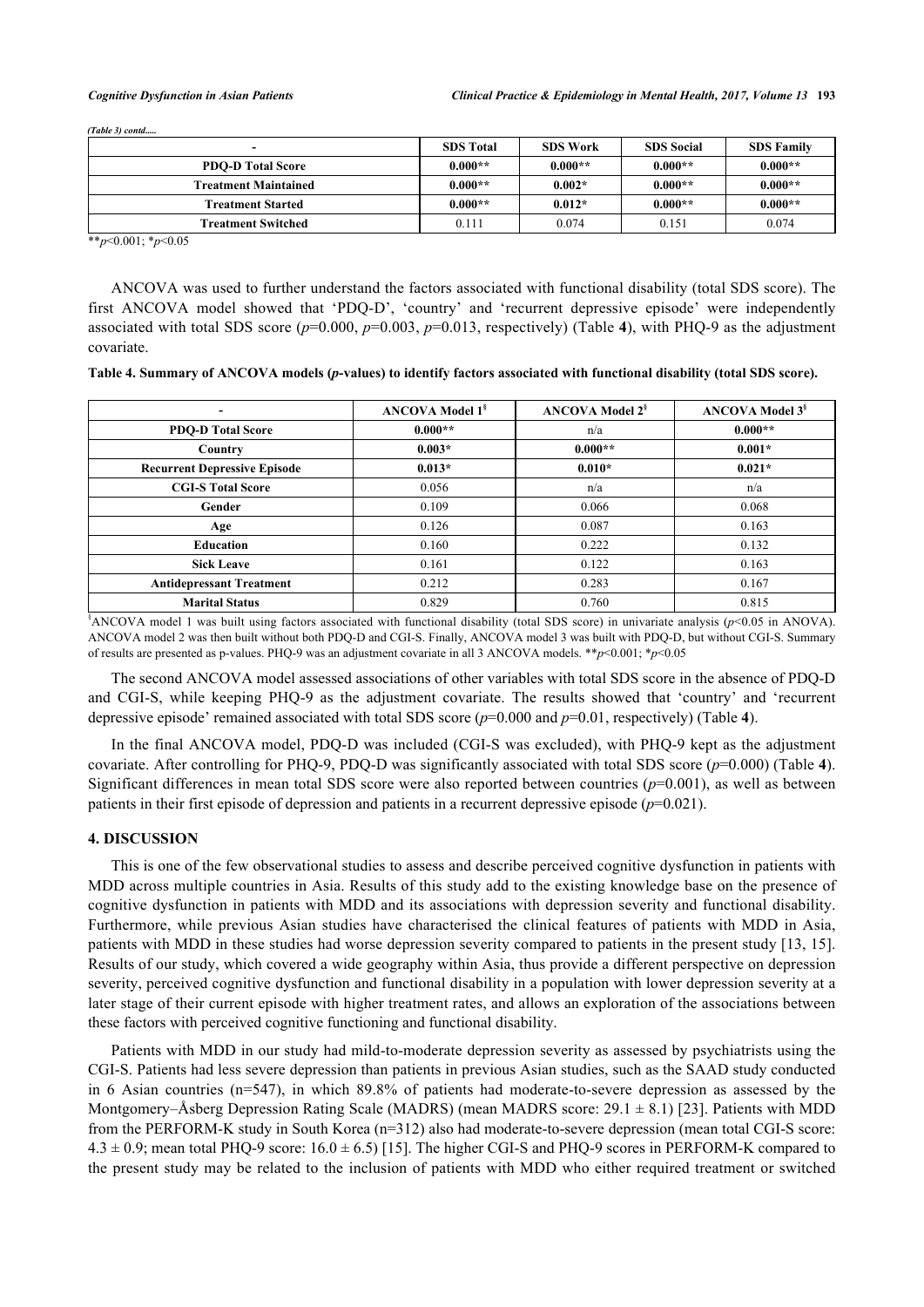treatment during the study visit, which suggested that patients with MDD were having active symptoms or were refractory to previous treatment. In PERFORM-K, 22.8% of patients were receiving treatment at the time of inclusion in the study and 34.3% of patients had less than 8 weeks' duration of their current episode (compared to 86.7% and 17.8% in the present study, respectively). Furthermore, the majority (96.1%) of patients in our study were seen in the outpatient setting. The results of the present study may therefore be reflective of a patient population at a later stage of their current episode, with lower depression severity and higher treatment rates, than in the SAAD and PERFORM-K studies.

Our study confirms findings from previous studies that identified the presence of cognitive dysfunction in Asian patients with MDD. Overall, the mean total PDQ-D score in our study was  $22.6 \pm 16.2$ , which fell within the  $3<sup>rd</sup>$  quartile of severity. PDQ-D was also reported in the PERFORM-K study, with a mean value of  $29.9 \pm 18.6$ , also falling within the  $3<sup>rd</sup>$  quartile of severity [[15\]](#page-13-3). The higher mean PDO-D score in PERFORM-K is likely due to the higher depression severity in the PERFORM-K study population compared to the present study.

Similar to PERFORM-K, we report higher levels of perceived cognitive dysfunction in the domains of "attention/concentration" and "planning/organisation" than "prospective memory" and "retrospective memory". While objective performance in neuropsychological tests and subjectively-reported cognitive dysfunction have been shown to have little correlation [[24](#page-13-11)], the perceived cognitive dysfunction described by patients with MDD in our study using a patient-reported tool provides complementary evidence to previous studies that reported cognitive dysfunction associated with MDD using neuropsychological tests [[25\]](#page-13-12). Overall, these findings suggest that cognitive dysfunction is present in MDD in both the acute and remission phases, with more severe impairment in some cognitive domains than others.

Furthermore, our study showed that younger patients (21-40 years of age) had worse perceived cognitive dysfunction when compared to patients between the ages of 41 to 60. It is possible that younger people may be more aware of cognitive deficits, whereas older people would associate them more easily with age. Cognitive dysfunction can have a substantial impact on work performance and productivity in patients with MDD [[26](#page-13-13)], particularly for those in their productive years and likely to be working[[27\]](#page-13-14). Physicians should therefore evaluate and monitor cognitive dysfunction especially in young, employed patients with MDD.

In addition to depression severity and cognitive dysfunction, functional disability was evaluated in all three Asian studies, including the present study [[15](#page-13-3), [23\]](#page-13-10). Similarly to perceived cognitive dysfunction, functional disability scores were lower in the present study than in SAAD or PERFORM-K (mean total SDS scores were  $11.3 \pm 7.9$  in the present study,  $17.1 \pm 8.0$  in SAAD and  $16.7 \pm 8.6$  in PERFORM-K) [[15](#page-13-3), [23](#page-13-10)]. This may again be related to the differences in the populations considered by the three studies: SAAD and PERFORM-K represent a more severe MDD population, whereas this study reflects a population with less severe depression, the majority of whom were being treated prior the study visit and may therefore already be recovering from their depressive episode.

The majority of patients in our study, who were on various stages of MDD treatment, experienced 'somewhat' to 'extreme' difficulty with working, taking care of things at home or getting along with people. Thus, it is clear that patients with MDD on treatment can experience functional disability affecting work, family life and leisure activities. In addition, these patients reported clinically relevant perceived cognitive dysfunction as assessed by a mean total PDQ-D cut-off score of  $\geq 20$ , which hints at the role cognitive dysfunction may play a role in functional disability and the limitations of most available treatments to address these.

A trend observed in the two previous Asian studies and the current study was that patients reported worse functional disability in "work/school", than in "social life/leisure" or "family/home life" [[15,](#page-13-3) [23\]](#page-13-10). This contrasts with Western reports of worse functional disability in the "social life/leisure" domain when compared to other domains [[28](#page-13-15)], which could suggest differences in the emphasis placed on work or social functioning in Asian and Western cultures, or reflect differences in the perception of functional disability between Asian and Western patients.

In addition to characterising depression severity, perceived cognitive dysfunction and functional disability, the three studies also investigated the relationships between depression severity, perceived cognitive dysfunction and functional disability.

Based on these, a clear correlate of perceived cognitive dysfunction across all three Asian studies, including the present study, is depression severity. Studies that evaluated the association between depression severity and cognitive dysfunction using objective neuropsychological tests have identified significant correlations between depression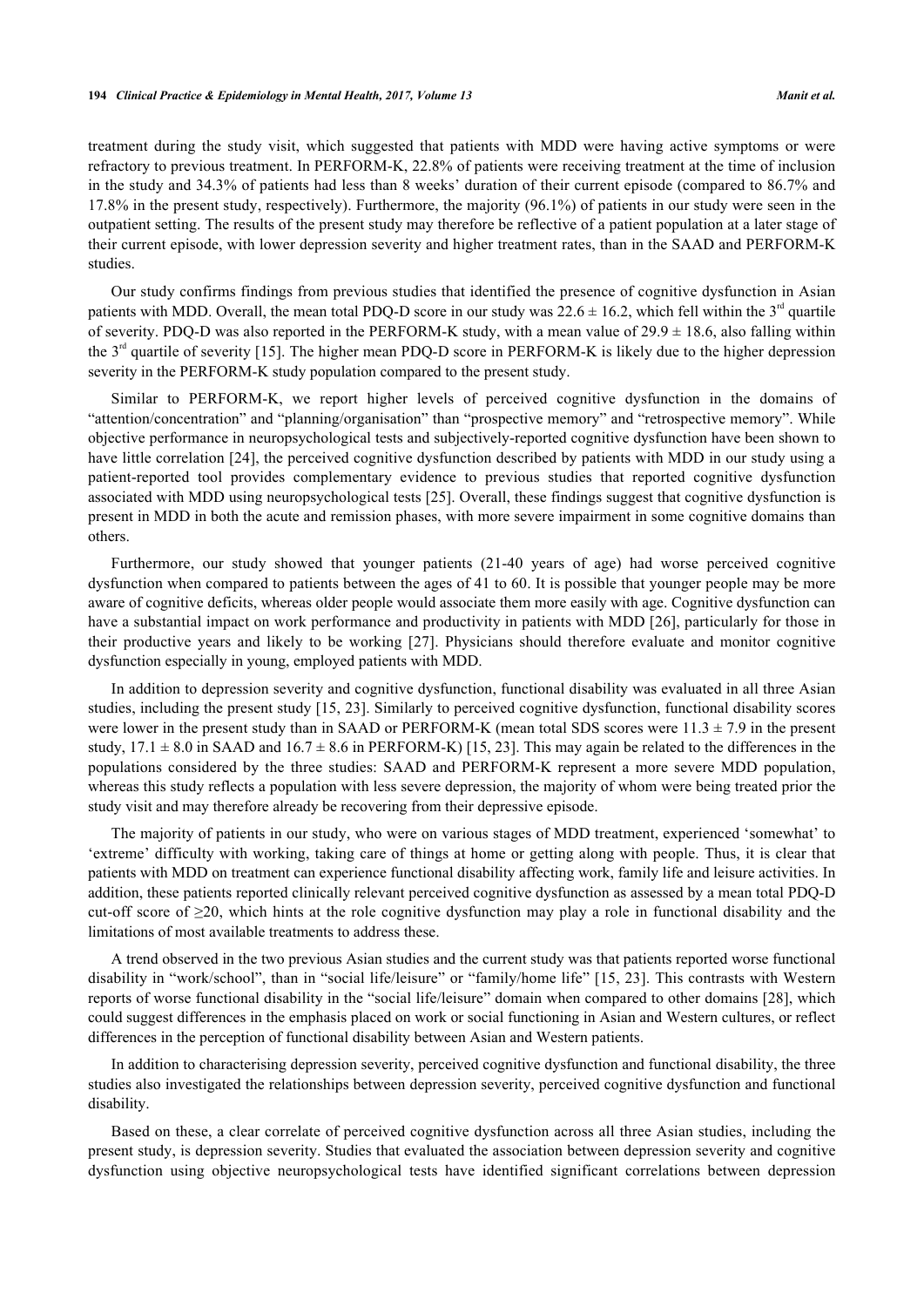severity and cognitive functioning in the specific domains of episodic memory, executive function, and processing speed [[11\]](#page-12-9). Results of the Asian studies that evaluated perceived cognitive dysfunction using patient-reported outcomes provide complementary evidence for the relationship between depression severity and cognitive dysfunction. The SAAD showed that depression severity was independently associated with both subjective concentration deficits (OR: 2.72, 95% CI 1.68-4.39) and subjective memory deficits (OR: 2.42, 95% CI 1.62-3.64) [[13](#page-13-1)]. Depression severity was similarly correlated with perceived cognitive dysfunction in both the PERFORM-K study (Pearson's correlation coefficient: 0.41) [[15\]](#page-13-3) and in the present study (Pearson's correlation coefficient: 0.69). Since affective symptoms, such as depression or anxiety, at the time of cognitive assessment can influence patients' subjective reporting of their cognitive symptoms [[24,](#page-13-11) [29](#page-13-16)], the different impact of depression severity on actual cognitive performance or perceived cognitive dysfunction is worth exploring.

Depression severity has also shown to correlate with functional disability. A cross-cultural study observed that patients with worse depression severity assessed by the PHQ-9 reported greater functional disability across the domains of mental health, social functioning and general health perception assessed by the Short-Form 20-item survey [\[30\]](#page-13-17). Similar trends have been observed in Asian studies: in PERFORM-K, patients with worse depression severity reported greater functional disability and work impairment [\[15\]](#page-13-3). Another subgroup analysis of SAAD showed that both physician-assessed depression severity and patient-reported depression severity were associated with functional disability  $(p<0.01$  for both associations) [\[31](#page-13-18)]. The present study again confirmed these associations, and reported a high correlation between patient-reported depression severity and functional disability (Pearson's correlation coefficient: 0.72).

Given the correlations between the three variables, our study further explored the multi-directional relationship through the use of ANCOVA models. The ANCOVA results showed that after controlling for depression severity, one of the factors significantly associated with functional disability was perceived cognitive dysfunction  $(p<0.001)$ . Our results were consistent with a large prospective observational cohort study conducted across 5 countries in Europe that similarly reported an association between worse patient-reported depression severity and overall functional impairment (*p*<0.001)[[32](#page-13-19)]. These studies suggest that over and above the impact of depression severity, perceived cognitive dysfunction also is a key determinant of functionality disability. Indeed, existing literature show that improvements in depressive symptoms are not necessarily followed by improvements in functional disability; functional disability has been found to be persistent, even in patients in remission [[3](#page-12-2)]. It has thus been posited that different factors besides depression severity may be associated with enduring functional disability[[3\]](#page-12-2), including cognitive dysfunction. Functional outcomes in patients with MDD may rely on both the alleviation of depressive symptoms and remediation of cognitive impairment [\[25](#page-13-12)]. The results from our study, which showed an independent association between perceived cognitive dysfunction and functional disability in an MDD population with relatively low depression severity, underline the need to assess cognitive dysfunction in patients and to consider the long-term implications of continued cognitive dysfunction on patients' recovery.

The ANCOVA results showed significant differences in functional disability between patients who were in a recurrent depressive episode and patients in a first depressive episode ( $p$ <0.05). Our study found that the mean total PDQ-D scores for the patient subgroups "3 previous depressive episodes" and ">3 previous depressive episodes" were both ≥20 (indicating clinically relevant perceived cognitive dysfunction). Several studies have previously reported worse cognitive dysfunction in patients with repeated depressive episodes when compared to patients in a first or second episode [\[33](#page-14-0), [34\]](#page-14-1). One study in particular explored whether memory impairment is a "state" marker, reflecting the direct impact of mood on the patient's current cognitive state, or a "trait" marker, reflecting the enduring effects of MDD on brain function [[35](#page-14-2)]. This study showed that progressive memory decline occurred with increasing previous depressive episodes, with memory performance estimated to be impaired by 2-3% for each previous depressive episode, up to four episodes [[35](#page-14-2)]. Therefore, past depressive episodes can influence the severity of cognitive function in future depressive episodes. The question of whether cognitive dysfunction could in fact be a mediator of worse functional disability in recurrent depressive episodes is raised and warrants further research.

Significant differences in functional disability were also reported between countries (*p*<0.05). Interpretation of these differences is however limited by the observational nature of the present study.

The lack of awareness amongst physicians and patients of cognitive dysfunction as a core feature of MDD can result in under-reporting of cognition-related symptoms by patients [\[18](#page-13-6)], particularly among older patients with poor reporting abilities [\[36](#page-14-3)], as well as suboptimal evaluation by physicians [\[37\]](#page-14-4). The present study showed that use of a patientreported outcome measure can provide valuable information about the patient's cognitive functioning, which is an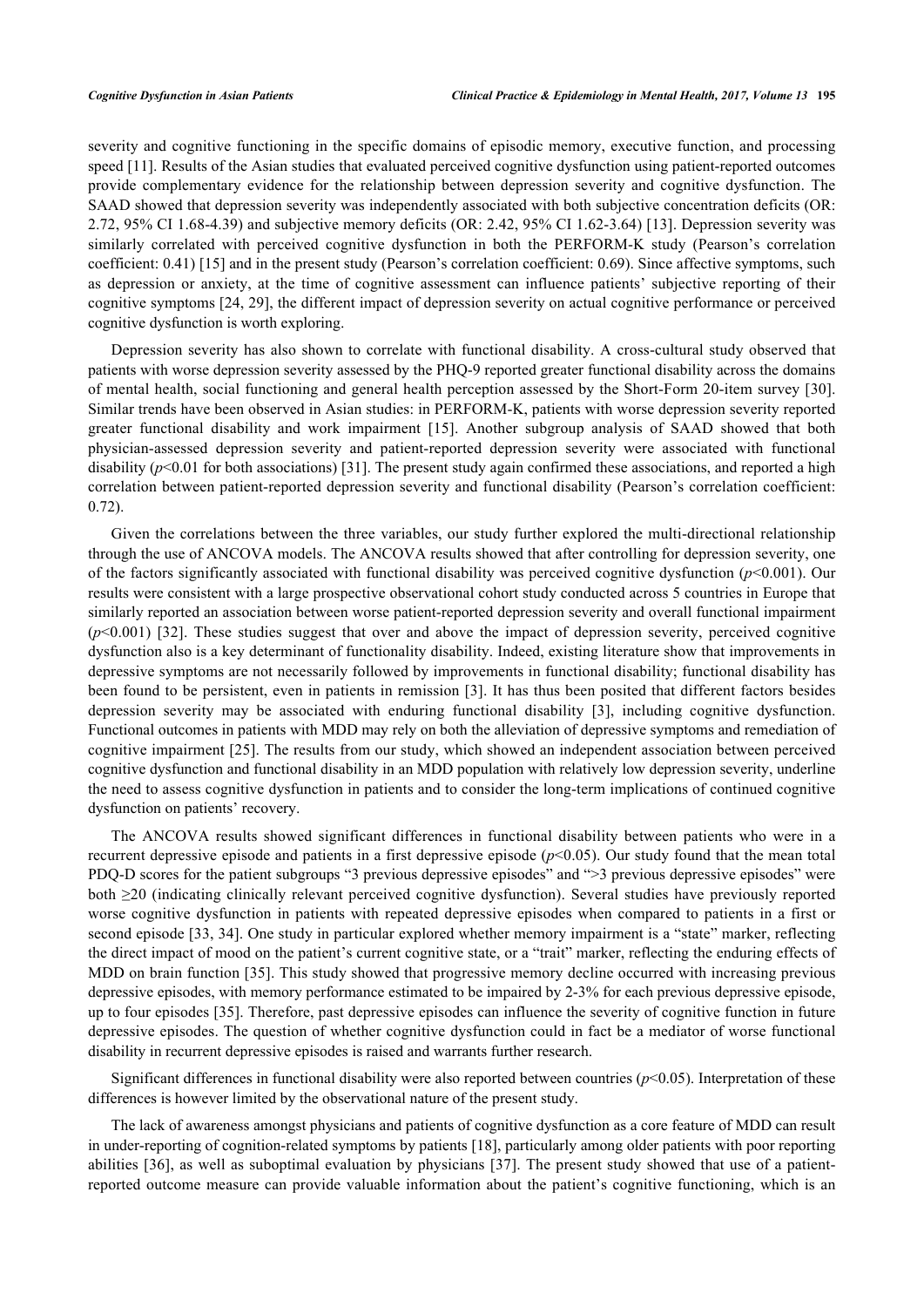important determinant of functional outcomes in patients with MDD. The patient self-report tool (PDQ-D) is easy to administer in the clinical setting, and can provide information on the experience and impact of cognitive dysfunction on patients' everyday lives that are complementary to information gained from objective neuropsychological tools. In addition, a validation study of the Korean version of the PDQ-D showed that sub-scores of the 'Attention/Concentration', 'Retrospective Memory' and 'Prospective Memory' domains correlated with patients' functional disability, sick leave days and quality of life (as measured by the European Quality of Life 5-Dimension questionnaire), reflecting the predictive value of the PDQ-D on patients' daily functioning, work productivity and overall quality of life [[38](#page-14-5)]. Given the persistence of cognitive dysfunction even in clinical remission of patients, and since patients' experience of these symptoms is key in their functional recovery [[18](#page-13-6)], use of a patient-reported tool in clinical settings should be considered in the holistic management of patients with MDD that aims to achieve not only the remission of mood symptoms but also functional recovery.

This study had several limitations. Firstly, conclusive interpretation of causality between perceived cognitive dysfunction, depression severity and functional disability was not possible due to the cross-sectional nature of the study design with patients assessed during a single study visit. Secondly, the present study was conducted across 6 Asian countries, thus results of this publication were not necessarily generalisable to any specific country. Furthermore, the majority of the present study population reported mild-to-moderate depression, thus results were also not necessarily generalisable to patients with severe MDD. Thirdly, since depression itself may influence the perception of cognitive function or functional status [\[8](#page-12-7)], future studies using objective measures of cognitive dysfunction and functional disability are required to validate results from the present study. Finally, other aspects of cognitive dysfunction and functional outcomes, such as social cognition and the impact of MDD on specific domains of functional disability in Asian patients, are important aspects of MDD to explore.

### **CONCLUSION**

This study highlights the presence of cognitive dysfunction amongst Asian patients with MDD, and describes the profile of Asian patients with different degrees of perceived cognitive dysfunction. The results of our study contribute to current knowledge of how cognitive dysfunction relates to depression severity and patient functioning. Physicians should consider the evaluation of cognitive dysfunction as an integral part of MDD management, particularly in light of treatment goals encompassing functional recovery beyond remission of clinical symptoms.

## **ETHICS APPROVAL AND CONSENT TO PARTICIPATE**

The study was approved by the institutional review board or the ethics committee of each site. Study patients gave written informed consent prior to their participation.

#### **HUMAN AND ANIMAL RIGHTS**

No animals were used in this research. All research procedures followed were in accordance with the ethical standards of the committee responsible for human experimentation (institutional and national), and with the Helsinki Declaration of 1975, as revised in 2008 (http://www.wma.net/en/20activities/10ethics/10helsinki/).

## **CONSENT FOR PUBLICATION**

Not applicable.

#### **CONFLICT OF INTEREST**

All costs associated with the development of this manuscript were funded by Lundbeck Singapore Pte Ltd. The authors have the following disclosures to report:

- Srisurapanont M has received grants and honorarium from GlaxoSmithKline, Lundbeck, Novartis, and Servier.
- Mok YM is on the advisory board of Lundbeck, Servier and Eli Lily.
- Yang YK has received research grants from GlaxoSmithKline, Eli Lilly, Pfizer, Janssen-Cilag (Johnson & Johnson), Sanofi-Aventis, Wyeth, Otsuka, Astellas, Dai Nippon Sumitomo, Lundbeck, Roche, and Mitsubishi Tanabe.
- Chan HN is a member of the Vortioxetine Regional Advisory Board and has received honorarium from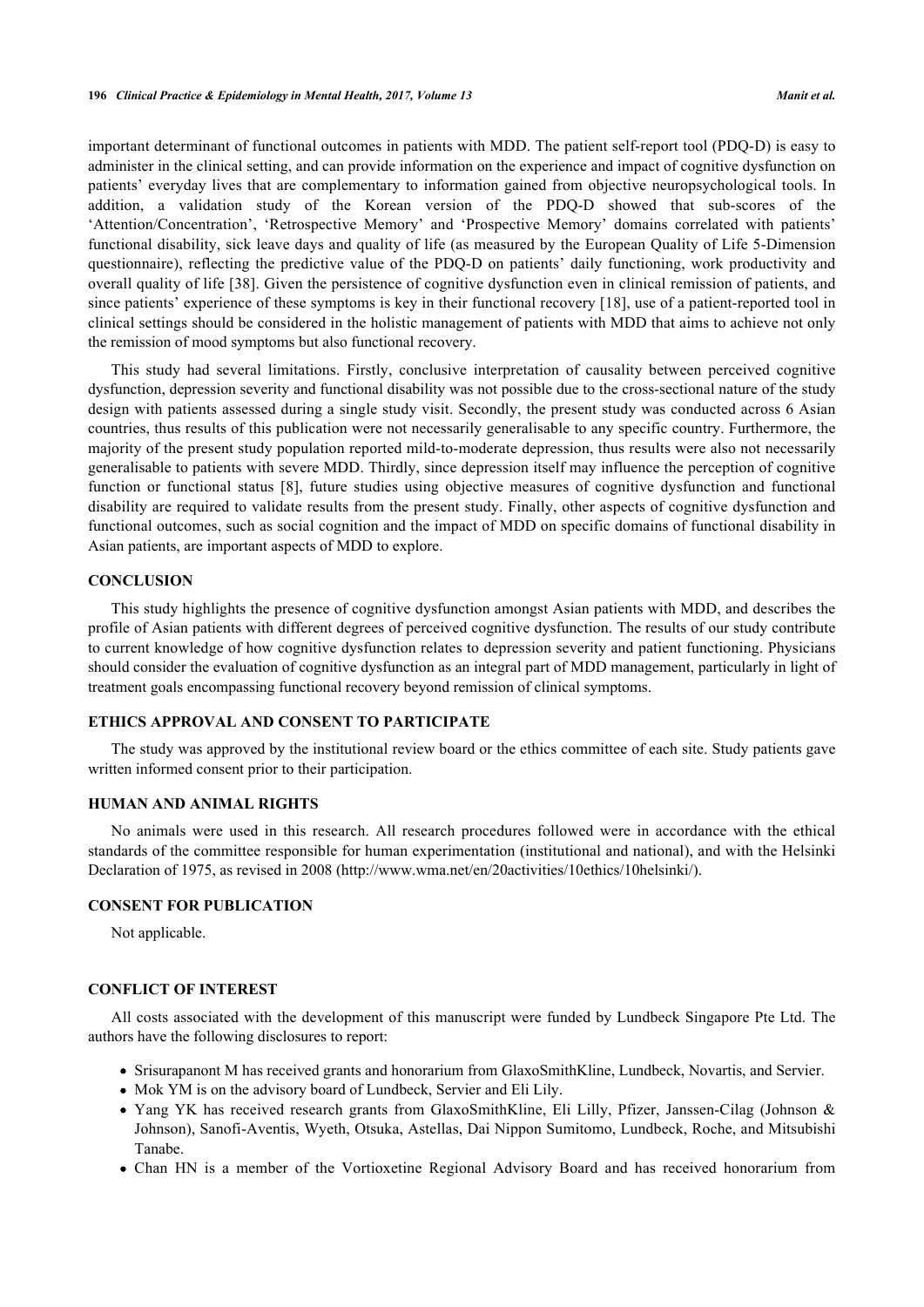Lundbeck.

- Della C has received grants from Lundbeck, Torrent Pharmaceuticals Philippines, Sun Pharma Philippines, Multicare Pharmaceutical Philippines, Otsuka Philippines, and Eli Lilly Philippines.
- Zainal NZ has received grants from Pfizer Malaysia Sdn Bhd, Johnson & Johnson Sdn Bhd, Servier Malaysia Sdn Bhd and H. Lundbeck.
- Jambunathan S had received a research grant from H. Lundbeck.
- Nurmiati A served as a speaker for Lundbeck, Eli Lilly, Pfizer, Servier, AstraZeneca, Johnson & Johnson, Glaxo Smith Kline, Otsuka, SOHO, Abbott, Actavis, Novartis, Pharos, Takeda, Mersi (Indonesia pharmaceutical company), and has received grants for clinical trials from Novartis, Servier, AstraZeneca and Lundbeck.
- Kalita P is an employee of Lundbeck.

## **ACKNOWLEDGEMENTS**

Srisurapanont M, Mok YM, Yang YK, Chan HN, Constantine D and Jambunathan S were involved in the initial study design; the collection, analysis and interpretation of data; and writing and revision of the manuscript. Kalita P was involved in the initial study design; study management; the analysis and interpretation of data; and writing and revision of the manuscript. Zuraidal NZ was involved in the initial study design, and the collection, analysis and interpretation of data. Nurmiati A was involved in the initial study design and the collection of data. All authors were involved in the decision to submit the manuscript for publication and approved the manuscript for submission.

The authors acknowledge Dr. Alejandro C. Baroque II (University of Santo Thomas Hospital, Philippines), Dr. Handoko Daeng (St. Vincentius a Paulo Hospital, Indonesia) and Dr. Tana Nichaikovit (Ramathibodi Hospital, Mahidol University, Thailand) for their contributions to patient recruitment for the study. The authors also acknowledge Schezn Lim, MSc, and Craig Brooks-Rooney, MA, from Costello Medical Singapore Pte. Ltd., Singapore for medical writing and editorial assistance in preparing this manuscript for publication based on the authors' input and direction.

#### **REFERENCES**

- <span id="page-12-0"></span>[1] Russo M, Mahon K, Burdick KE. Measuring cognitive function in MDD: emerging assessment tools. Depress Anxiety 2015; 32(4): 262-9. [\[http://dx.doi.org/10.1002/da.22297](http://dx.doi.org/10.1002/da.22297)] [PMID: [25421437\]](http://www.ncbi.nlm.nih.gov/pubmed/25421437)
- <span id="page-12-1"></span>[2] Jaeger J, Berns S, Uzelac S, Davis-Conway S. Neurocognitive deficits and disability in major depressive disorder. Psychiatry Res 2006; 145(1): 39-48.

[\[http://dx.doi.org/10.1016/j.psychres.2005.11.011](http://dx.doi.org/10.1016/j.psychres.2005.11.011)] [PMID: [17045658\]](http://www.ncbi.nlm.nih.gov/pubmed/17045658)

- <span id="page-12-2"></span>[3] Hammar A, Årdal G. Cognitive functioning in major depression--a summary. Front Hum Neurosci 2009; 3: 26. [\[http://dx.doi.org/10.3389/neuro.09.026.2009](http://dx.doi.org/10.3389/neuro.09.026.2009)] [PMID: [19826496\]](http://www.ncbi.nlm.nih.gov/pubmed/19826496)
- <span id="page-12-3"></span>[4] Association AP. Diagnostic and statistical manual of mental disorders: DSM-IV. 4th ed. Washington (DC): American Psychiatric Association; 1994. 866 p. Available from: <http://www.psychiatryonline.com/DSMPDF/dsm-iv.pdf>
- <span id="page-12-4"></span>[5] Lam RW, Kennedy SH, Mclntyre RS, Khullar A. Cognitive dysfunction in major depressive disorder: effects on psychosocial functioning and implications for treatment. Can J Psychiatry 2014; 59(12): 649-54. [\[http://dx.doi.org/10.1177/070674371405901206\]](http://dx.doi.org/10.1177/070674371405901206) [PMID: [25702365](http://www.ncbi.nlm.nih.gov/pubmed/25702365)]
- <span id="page-12-5"></span>[6] Culpepper L, Muskin PR, Stahl SM. Major depressive disorder: understanding the significance of residual symptoms and balancing efficacy with tolerability. Am J Med 2015; 128(9)(Suppl.): S1-S15. [\[http://dx.doi.org/10.1016/j.amjmed.2015.07.001\]](http://dx.doi.org/10.1016/j.amjmed.2015.07.001) [PMID: [26337210](http://www.ncbi.nlm.nih.gov/pubmed/26337210)]
- <span id="page-12-6"></span>[7] Zimmerman M, McGlinchey JB, Posternak MA, Friedman M, Boerescu D, Attiullah N. Remission in depressed outpatients: more than just symptom resolution? J Psychiatr Res 2008; 42(10): 797-801. [\[http://dx.doi.org/10.1016/j.jpsychires.2007.09.004](http://dx.doi.org/10.1016/j.jpsychires.2007.09.004)] [PMID: [17986389](http://www.ncbi.nlm.nih.gov/pubmed/17986389)]
- <span id="page-12-7"></span>[8] Gotlib IH, Joormann J. Cognition and depression: current status and future directions. Annu Rev Clin Psychol 2010; 6: 285-312. [\[http://dx.doi.org/10.1146/annurev.clinpsy.121208.131305\]](http://dx.doi.org/10.1146/annurev.clinpsy.121208.131305) [PMID: [20192795](http://www.ncbi.nlm.nih.gov/pubmed/20192795)]
- <span id="page-12-8"></span>[9] Evans V, Chan S, Iverson G, Bond D, Lakshami Y, Lam R. Systematic review of neurocognition and occupational functioning in major depressive disorder. Neuropsychiatry 2013; 3: 97-105. [\[http://dx.doi.org/10.2217/npy.13.3\]](http://dx.doi.org/10.2217/npy.13.3)
- [10] Evans VC, Iverson GL, Yatham LN, Lam RW. The relationship between neurocognitive and psychosocial functioning in major depressive disorder: A systematic review. J Clin Psychiatry 2014; 75(12): 1359-70. [\[http://dx.doi.org/10.4088/JCP.13r08939](http://dx.doi.org/10.4088/JCP.13r08939)] [PMID: [25551235\]](http://www.ncbi.nlm.nih.gov/pubmed/25551235)
- <span id="page-12-9"></span>[11] McDermott LM, Ebmeier KP. A meta-analysis of depression severity and cognitive function. J Affect Disord 2009; 119(1-3): 1-8. [\[http://dx.doi.org/10.1016/j.jad.2009.04.022\]](http://dx.doi.org/10.1016/j.jad.2009.04.022) [PMID: [19428120](http://www.ncbi.nlm.nih.gov/pubmed/19428120)]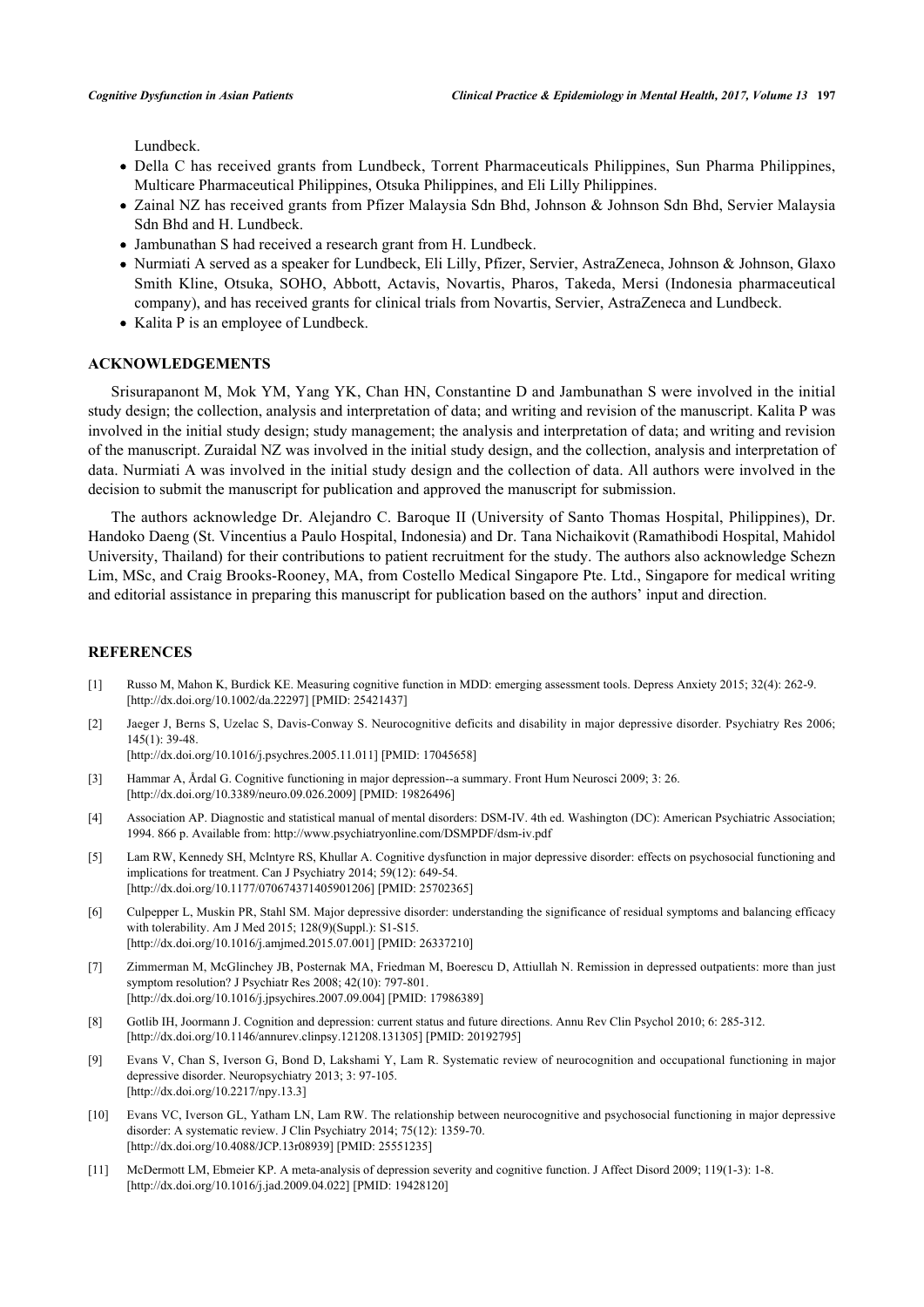- <span id="page-13-0"></span>[12] McIntyre RS, Cha DS, Soczynska JK, *et al.* Cognitive deficits and functional outcomes in major depressive disorder: Determinants, substrates, and treatment interventions. Depress Anxiety 2013; 30(6): 515-27. [\[http://dx.doi.org/10.1002/da.22063](http://dx.doi.org/10.1002/da.22063)] [PMID: [23468126\]](http://www.ncbi.nlm.nih.gov/pubmed/23468126)
- <span id="page-13-1"></span>[13] Srisurapanont M, Bautista D, Chen CH, Wang G, Udomratn P, Eurviriyanukul K. Subjective memory and concentration deficits in medication-free, non-elderly Asians with major depressive disorder: Prevalence and their correlates. J Affect Disord 2015; 171: 105-10. [\[http://dx.doi.org/10.1016/j.jad.2014.09.007\]](http://dx.doi.org/10.1016/j.jad.2014.09.007) [PMID: [25303026](http://www.ncbi.nlm.nih.gov/pubmed/25303026)]
- <span id="page-13-2"></span>[14] Millan MJ, Agid Y, Brüne M, *et al.* Cognitive dysfunction in psychiatric disorders: characteristics, causes and the quest for improved therapy. Nat Rev Drug Discov 2012; 11(2): 141-68. [\[http://dx.doi.org/10.1038/nrd3628](http://dx.doi.org/10.1038/nrd3628)] [PMID: [22293568](http://www.ncbi.nlm.nih.gov/pubmed/22293568)]
- <span id="page-13-3"></span>[15] Kim JM, Chalem Y, di Nicola S, Hong JP, Won SH, Milea D. A cross-sectional study of functional disabilities and perceived cognitive dysfunction in patients with major depressive disorder in South Korea: The PERFORM-K study. Psychiatry Res 2016; 239: 353-61. [\[http://dx.doi.org/10.1016/j.psychres.2016.01.022](http://dx.doi.org/10.1016/j.psychres.2016.01.022)] [PMID: [26908289\]](http://www.ncbi.nlm.nih.gov/pubmed/26908289)
- <span id="page-13-4"></span>[16] Guy W. Clinical global impressions ECDEU assessment manual for psychopharmacology. Rockville, Maryland, USA: US Department of Heath, Education, and Welfare Public Health Service Alcohol, Drug Abuse, and Mental Health Administration 1976.
- <span id="page-13-5"></span>[17] Kroenke K, Spitzer RL, Williams JB. The PHQ-9: validity of a brief depression severity measure. J Gen Intern Med 2001; 16(9): 606-13. [\[http://dx.doi.org/10.1046/j.1525-1497.2001.016009606.x\]](http://dx.doi.org/10.1046/j.1525-1497.2001.016009606.x) [PMID: [11556941](http://www.ncbi.nlm.nih.gov/pubmed/11556941)]
- <span id="page-13-6"></span>[18] Fehnel SE, Forsyth BH, DiBenedetti DB, Danchenko N, François C, Brevig T. Patient-centered assessment of cognitive symptoms of depression. CNS Spectr 2016; 21(1): 43-52. [\[http://dx.doi.org/10.1017/S1092852913000643](http://dx.doi.org/10.1017/S1092852913000643)] [PMID: [24067243\]](http://www.ncbi.nlm.nih.gov/pubmed/24067243)
- [19] Lam R, Saragoussi D, Danchenko N, Rive B, Lamy F, Brevig T. Psychometric validation of perceived deficits questionnaire depression (PDQ-D) in patients with major depressive disorder (MDD). Value Health 2013; 16(A330(QL4))
- <span id="page-13-7"></span>[20] Sullivan J, Edgley K, Dehoux E. A survey of multiple sclerosis: part 1: Perceived cognitive problems and compensatory strategy use. Can J Psychiatry 1990; 4: 99-105.
- <span id="page-13-8"></span>[21] Sheehan DV, Harnett-Sheehan K, Raj BA. The measurement of disability. Int Clin Psychopharmacol 1996; 11(Suppl. 3): 89-95. [\[http://dx.doi.org/10.1097/00004850-199606003-00015](http://dx.doi.org/10.1097/00004850-199606003-00015)] [PMID: [8923116\]](http://www.ncbi.nlm.nih.gov/pubmed/8923116)
- <span id="page-13-9"></span>[22] Mukaka MM. Statistics corner: A guide to appropriate use of correlation coefficient in medical research. Malawi Med J 2012; 24(3): 69-71. [PMID: [23638278\]](http://www.ncbi.nlm.nih.gov/pubmed/23638278)
- <span id="page-13-10"></span>[23] Srisurapanont M, Hong JP, Tian-Mei S, *et al.* Clinical features of depression in Asia: Results of a large prospective, cross-sectional study. Asia-Pac Psychiatry 2013; 5(4): 259-67. [\[http://dx.doi.org/10.1111/appy.12104](http://dx.doi.org/10.1111/appy.12104)] [PMID: [24038919\]](http://www.ncbi.nlm.nih.gov/pubmed/24038919)
- <span id="page-13-11"></span>[24] Strober LB, Binder A, Nikelshpur OM, Chiaravalloti N, DeLuca J. The perceived deficits questionnaire: Perception, deficit, or distress? Int J MS Care 2016; 18(4): 183-90. [\[http://dx.doi.org/10.7224/1537-2073.2015-028](http://dx.doi.org/10.7224/1537-2073.2015-028)] [PMID: [27551243\]](http://www.ncbi.nlm.nih.gov/pubmed/27551243)
- <span id="page-13-12"></span>[25] Rock PL, Roiser JP, Riedel WJ, Blackwell AD. Cognitive impairment in depression: A systematic review and meta-analysis. Psychol Med 2014; 44(10): 2029-40. [\[http://dx.doi.org/10.1017/S0033291713002535](http://dx.doi.org/10.1017/S0033291713002535)] [PMID: [24168753\]](http://www.ncbi.nlm.nih.gov/pubmed/24168753)
- <span id="page-13-13"></span>[26] Beck A, Crain AL, Solberg LI, *et al.* Severity of depression and magnitude of productivity loss. Ann Fam Med 2011; 9(4): 305-11. [\[http://dx.doi.org/10.1370/afm.1260](http://dx.doi.org/10.1370/afm.1260)] [PMID: [21747101\]](http://www.ncbi.nlm.nih.gov/pubmed/21747101)
- <span id="page-13-14"></span>[27] Greenberg PE, Fournier AA, Sisitsky T, Pike CT, Kessler RC. The economic burden of adults with major depressive disorder in the United States (2005 and 2010). J Clin Psychiatry 2015; 76(2): 155-62. [\[http://dx.doi.org/10.4088/JCP.14m09298\]](http://dx.doi.org/10.4088/JCP.14m09298) [PMID: [25742202](http://www.ncbi.nlm.nih.gov/pubmed/25742202)]
- <span id="page-13-15"></span>[28] Kennedy BL, Lin Y, Schwab JJ. Work, social, and family disabilities of subjects with anxiety and depression. South Med J 2002; 95(12): 1424-7. [\[http://dx.doi.org/10.1097/00007611-200295120-00014](http://dx.doi.org/10.1097/00007611-200295120-00014)] [PMID: [12597311\]](http://www.ncbi.nlm.nih.gov/pubmed/12597311)
- <span id="page-13-16"></span>[29] Miskowiak K, Vinberg M, Christensen EM, Kessing LV. Is there a difference in subjective experience of cognitive function in patients with unipolar disorder versus bipolar disorder? Nord J Psychiatry 2012; 66(6): 389-95.

[\[http://dx.doi.org/10.1176/ps.2006.57.4.498\]](http://dx.doi.org/10.1176/ps.2006.57.4.498) [PMID: [16603745](http://www.ncbi.nlm.nih.gov/pubmed/16603745)]

- <span id="page-13-17"></span>[\[http://dx.doi.org/10.3109/08039488.2012.658862\]](http://dx.doi.org/10.3109/08039488.2012.658862) [PMID: [22401272](http://www.ncbi.nlm.nih.gov/pubmed/22401272)] [30] Huang FY, Chung H, Kroenke K, Spitzer RL. Racial and ethnic differences in the relationship between depression severity and functional status. Psychiatr Serv 2006; 57(4): 498-503.
- <span id="page-13-18"></span>[31] Eurviriyanukul K, Srisurapanont M, Udomratn P, Sulaiman AH, Liu CY. Correlates of disability in Asian patients with major depressive disorder. Perspect Psychiatr Care 2016; 52(4): 265-72. [\[http://dx.doi.org/10.1111/ppc.12127](http://dx.doi.org/10.1111/ppc.12127)] [PMID: [26031315\]](http://www.ncbi.nlm.nih.gov/pubmed/26031315)
- <span id="page-13-19"></span>[32] Saragoussi D, Haro J, Boulenger J, Lamy F, Nicola S, Rive B. Patient-reported cognitive dysfunction negatively impacts functioning in patients with major depressive disorder – preliminary findings from the PERFORM study. Value Health 2013; 16: A543-4. [\[http://dx.doi.org/10.1016/j.jval.2013.08.1383](http://dx.doi.org/10.1016/j.jval.2013.08.1383)]